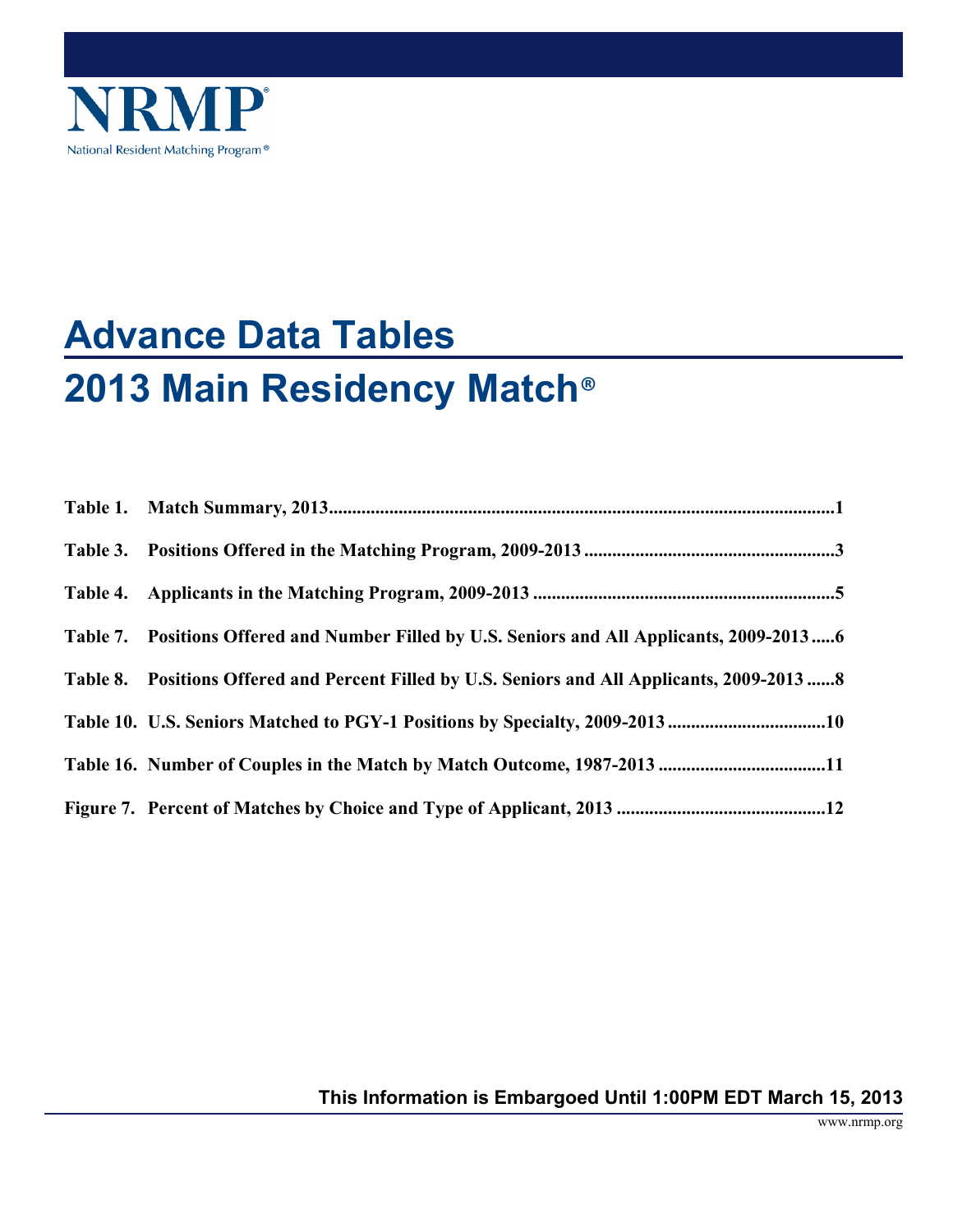**Table 1 Match Summary, 2013**

|                                    |                    |                             |                                    |                        | No. of<br>Applicants* |                         | No. of<br>Matches**     |                               | $\%$<br><b>Filled</b> |                               | Ranked<br><b>Positions</b> |
|------------------------------------|--------------------|-----------------------------|------------------------------------|------------------------|-----------------------|-------------------------|-------------------------|-------------------------------|-----------------------|-------------------------------|----------------------------|
| <b>Specialty</b>                   | No. of<br>Programs | <b>Positions</b><br>Offered | <b>Unfilled</b><br><b>Programs</b> | <b>U.S.</b><br>Seniors | Total                 | U.S.<br><b>Seniors</b>  | Total                   | <b>U.S.</b><br><b>Seniors</b> | Total                 | <b>U.S.</b><br><b>Seniors</b> | Total                      |
| PGY-1 Positions                    |                    |                             |                                    |                        |                       |                         |                         |                               |                       |                               |                            |
| Anesthesiology                     | 147                | 1,073                       | 19                                 | 1,208                  | 1,893                 | 748                     | 1,029                   | 69.7                          | 95.9                  | 9,813                         | 12,677                     |
| Child Neurology                    | 85                 | 123                         | 19                                 | 91                     | 196                   | 64                      | 102                     | 52.0                          | 82.9                  | 643                           | 973                        |
| Dermatology                        | 22                 | 38                          | $\mathbf{1}$                       | 174                    | 243                   | 21                      | 37                      | 55.3                          | 97.4                  | 260                           | 384                        |
| <b>Emergency Medicine</b>          | 165                | 1,744                       | 3                                  | 1,640                  | 2,430                 | 1,428                   | 1,741                   | 81.9                          | 99.8                  | 17,679                        | 21,184                     |
| <b>Emergency Med-Family Med</b>    | $\overline{2}$     | 4                           | 0                                  | 17                     | 29                    | 3                       | 4                       | 75.0                          | 100.0                 | 18                            | 34                         |
| <b>Family Medicine</b>             | 460                | 3,037                       | 59                                 | 1,583                  | 5,946                 | 1,355                   | 2,914                   | 44.6                          | 95.9                  | 13,749                        | 31,900                     |
| Family Med-Preventive Med          | $\overline{2}$     | 6                           | $\mathbf{1}$                       | 14                     | 40                    | 3                       | 5                       | 50.0                          | 83.3                  | 14                            | 43                         |
| Internal Medicine (Categorical)    | 393                | 6,277                       | 14                                 | 3,710                  | 11,030                | 3,135                   | 6,242                   | 49.9                          | 99.4                  | 34,888                        | 69,671                     |
| Medicine-Anesthesiology            | $\overline{2}$     | 0                           | 0                                  | 13                     | 14                    | 0                       | 0                       | 0.0                           | 0.0                   | 14                            | 15                         |
| Medicine-Dermatology               | 6                  | 8                           | $\pmb{0}$                          | 38                     | 42                    | $\overline{7}$          | 8                       | 87.5                          | 100.0                 | 78                            | 84                         |
| Medicine-Emergency Med             | 12                 | 27                          | 0                                  | 74                     | 101                   | 23                      | 27                      | 85.2                          | 100.0                 | 289                           | 350                        |
| Medicine-Family Medicine           | $\overline{2}$     | 4                           | 0                                  | 19                     | 36                    | $\overline{2}$          | $\overline{\mathbf{4}}$ | 50.0                          | 100.0                 | 20                            | 37                         |
| <b>Medicine-Medical Genetics</b>   | 3                  | 2                           | $\mathbf{1}$                       | 6                      | 10                    | $\mathbf{1}$            | 1                       | 50.0                          | 50.0                  | 6                             | 11                         |
| Medicine-Neurology                 | $\mathbf{2}$       | 2                           | $\mathbf{1}$                       | $\overline{2}$         | 4                     | 0                       | $\mathbf{1}$            | 0.0                           | 50.0                  | $\overline{2}$                | $\overline{4}$             |
| Medicine-Pediatrics                | 77                 | 366                         | 3                                  | 391                    | 603                   | 312                     | 363                     | 85.2                          | 99.2                  | 3,354                         | 3,953                      |
| Medicine-Preliminary (PGY-1 Only)  | 307                | 1,883                       | 37                                 | 3,359                  | 5,134                 | 1,429                   | 1,809                   | 75.9                          | 96.1                  | 40,366                        | 49,283                     |
| Medicine-Preventive Med            | 4                  | $\overline{7}$              | 0                                  | 53                     | 140                   | 3                       | 7                       | 42.9                          | 100.0                 | 56                            | 171                        |
| Medicine-Primary                   | 56                 | 335                         | $\overline{2}$                     | 756                    | 2,165                 | 200                     | 331                     | 59.7                          | 98.8                  | 2,040                         | 3,812                      |
| Medicine-Psychiatry                | 10                 | 17                          | $\mathbf{1}$                       | 30                     | 61                    | 12                      | 16                      | 70.6                          | 94.1                  | 93                            | 141                        |
| <b>Medical Genetics</b>            | $\mathbf{1}$       | $\mathbf{1}$                | $\mathbf{1}$                       | $\mathbf 0$            | 4                     | 0                       | 0                       | 0.0                           | 0.0                   | 0                             | $\overline{4}$             |
| Neurodevelopmental Disabilities    | 3                  | 3                           | $\mathbf{1}$                       | 4                      | 8                     | 1                       | 2                       | 33.3                          | 66.7                  | 4                             | 8                          |
| <b>Neurological Surgery</b>        | 99                 | 204                         | $\mathbf{1}$                       | 241                    | 314                   | 190                     | 203                     | 93.1                          | 99.5                  | 3,207                         | 3,499                      |
| Neurology                          | 89                 | 361                         | 11                                 | 374                    | 906                   | 172                     | 345                     | 47.6                          | 95.6                  | 1,930                         | 3,443                      |
| <b>Nuclear Medicine</b>            | $\mathbf{1}$       | $\mathbf{1}$                | $\mathbf{1}$                       | $\mathbf 0$            | $\overline{2}$        | 0                       | $\mathbf 0$             | 0.0                           | 0.0                   | $\mathbf 0$                   | $\overline{2}$             |
| Obstetrics-Gynecology              | 249                | 1,259                       | 7                                  | 1,059                  | 1,783                 | 944                     | 1,248                   | 75.0                          | 99.1                  | 11,275                        | 15,057                     |
| <b>Orthopedic Surgery</b>          | 163                | 693                         | $\mathbf{1}$                       | 833                    | 1,038                 | 636                     | 692                     | 91.8                          | 99.9                  | 8,736                         | 9,497                      |
| Otolaryngology                     | 107                | 292                         | $\mathbf{1}$                       | 387                    | 442                   | 276                     | 290                     | 94.5                          | 99.3                  | 3,834                         | 4,033                      |
| Pathology                          | 152                | 583                         | 15                                 | 290                    | 949                   | 263                     | 562                     | 45.1                          | 96.4                  | 2,507                         | 5,574                      |
| Pediatrics (Categorical)           | 191                | 2,616                       | 6                                  | 2,035                  | 3,984                 | 1,837                   | 2,606                   | 70.2                          | 99.6                  | 19,762                        | 28,339                     |
| Pediatrics-Anesthesiology          | 5                  | 8                           | $\mathbf{1}$                       | 24                     | 26                    | 7                       | 7                       | 87.5                          | 87.5                  | 51                            | 53                         |
| Pediatrics-Emergency Med           | 3                  | $\overline{7}$              | 0                                  | 15                     | 20                    | 6                       | $\overline{7}$          | 85.7                          | 100.0                 | 31                            | 39                         |
| <b>Pediatrics-Medical Genetics</b> | 12                 | 9                           | $\sqrt{3}$                         | 8                      | 16                    | 6                       | 6                       | 66.7                          | 66.7                  | 32                            | 45                         |
| Pediatrics-P M & R                 | 3                  | 3                           | 0                                  | 8                      | 11                    | 2                       | 3                       | 66.7                          | 100.0                 | 15                            | 18                         |
| Pediatrics-Preliminary             | 44                 | 44                          | 6                                  | 131                    | 201                   | 31                      | 37                      | 70.5                          | 84.1                  | 622                           | 778                        |
| Pediatrics-Primary                 | 12                 | 83                          | 0                                  | 333                    | 984                   | 30                      | 83                      | 36.1                          | 100.0                 | 437                           | 1,269                      |
| Peds/Psych/Child Psych             | $\boldsymbol{9}$   | 19                          | $\pmb{0}$                          | 42                     | 50                    | 16                      | 19                      | 84.2                          | 100.0                 | 138                           | 154                        |
| Physical Medicine & Rehab          | 36                 | 103                         | 0                                  | 219                    | 444                   | 52                      | 103                     | 50.5                          | 100.0                 | 715                           | 1,226                      |
| Plastic Surgery (Integrated)       | 53                 | 116                         | $\mathbf{1}$                       | 179                    | 203                   | 111                     | 115                     | 95.7                          | 99.1                  | 1,464                         | 1,536                      |
| <b>Preventive Medicine</b>         | 1                  | 2                           | $\mathbf{1}$                       | 0                      | $\pmb{0}$             | 0                       | 0                       | 0.0                           | 0.0                   | 0                             | 0                          |
| Psychiatry (Categorical)           | 231                | 1,360                       | 22                                 | 749                    | 2,348                 | 681                     | 1,330                   | 50.1                          | 97.8                  | 6,272                         | 12,628                     |
| Psychiatry-Family Medicine         | 6                  | 11                          | 0                                  | 26                     | 32                    | 11                      | 11                      | 100.0                         | 100.0                 | 85                            | 93                         |
| Psychiatry-Neurology               | $\overline{c}$     | $\overline{2}$              | $\pmb{0}$                          | $\overline{2}$         | $\,6$                 | $\overline{\mathbf{c}}$ | $\overline{c}$          | 100.0                         | 100.0                 | 4                             | 9                          |
| <b>Radiation Oncology</b>          | 13                 | 23                          | 0                                  | 114                    | 135                   | 17                      | 23                      | 73.9                          | 100.0                 | 205                           | 229                        |
| Radiology-Diagnostic               | 55                 | 164                         | 9                                  | 595                    | 820                   | 101                     | 150                     | 61.6                          | 91.5                  | 1,681                         | 2,152                      |
| Surgery (Categorical)              | 246                | 1,185                       | 3                                  | 1,295                  | 2,415                 | 954                     | 1,180                   | 80.5                          | 99.6                  | 13,232                        | 17,119                     |
| Surgery-Preliminary (PGY-1 Only)   | 293                | 1,278                       | 139                                | 1,058                  | 2,055                 | 454                     | 819                     | 35.5                          | 64.1                  | 2,468                         | 5,674                      |
| <b>Thoracic Surgery</b>            | 21                 | 26                          | $\pmb{0}$                          | 52                     | 79                    | 22                      | 26                      | 84.6                          | 100.0                 | 344                           | 410                        |
| Transitional (PGY-1 Only)          | 110                | 937                         | 10                                 | 2,382                  | 3,079                 | 785                     | 908                     | 83.8                          | 96.9                  | 16,135                        | 18,450                     |
| Vascular Surgery                   | 39                 | 46                          | $\mathbf{1}$                       | 49                     | 84                    | 37                      | 45                      | 80.4                          | 97.8                  | 591                           | 705                        |
| Total PGY-1                        | 4,006              | 26,392                      | 402                                | 25,682                 | 52,555                | 16,390                  | 25,463                  | 62.1                          | 96.5                  | 219,159                       | 326,770                    |

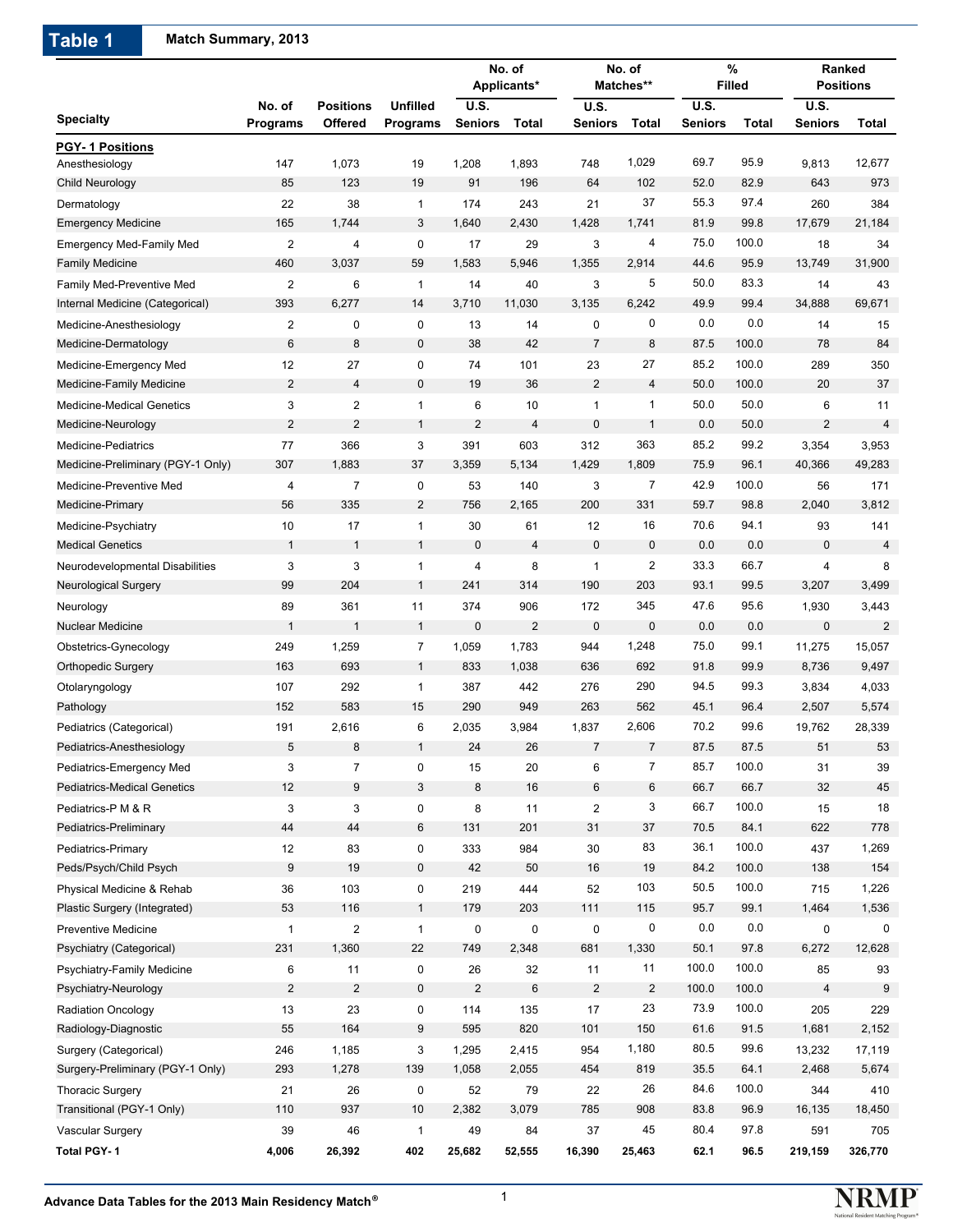# **Table 1 Match Summary, 2013 (Continued)**

|                                 |                           |                             |                                    |                               | No. of<br>Applicants* |                        | No. of<br>Matches** |                        | $\%$<br><b>Filled</b> | Ranked<br><b>Positions</b>    |                |
|---------------------------------|---------------------------|-----------------------------|------------------------------------|-------------------------------|-----------------------|------------------------|---------------------|------------------------|-----------------------|-------------------------------|----------------|
| <b>Specialty</b>                | No. of<br><b>Programs</b> | <b>Positions</b><br>Offered | <b>Unfilled</b><br><b>Programs</b> | <b>U.S.</b><br><b>Seniors</b> | <b>Total</b>          | U.S.<br><b>Seniors</b> | Total               | U.S.<br><b>Seniors</b> | <b>Total</b>          | <b>U.S.</b><br><b>Seniors</b> | Total          |
| <b>PGY-2 Positions</b>          |                           |                             |                                    |                               |                       |                        |                     |                        |                       |                               |                |
| Anesthesiology                  | 86                        | 580                         | 9                                  | 1,067                         | 1,628                 | 398                    | 562                 | 68.6                   | 96.9                  | 6,644                         | 8,696          |
| Child Neurology                 | 27                        | 37                          | 8                                  | 65                            | 122                   | 14                     | 26                  | 37.8                   | 70.3                  | 205                           | 313            |
| Dermatology                     | 109                       | 369                         | 6                                  | 442                           | 574                   | 316                    | 362                 | 85.6                   | 98.1                  | 3,288                         | 3,697          |
| Neurodevelopmental Disabilities | 5                         | 7                           | $\overline{2}$                     | $\overline{7}$                | 14                    | 4                      | 5                   | 57.1                   | 71.4                  | 19                            | 27             |
| Neurology                       | 73                        | 331                         | $\overline{7}$                     | 365                           | 817                   | 189                    | 320                 | 57.1                   | 96.7                  | 2,261                         | 3,602          |
| <b>Nuclear Medicine</b>         | 4                         | 5                           | 2                                  | 0                             | 9                     | 0                      | 3                   | 0.0                    | 60.0                  | $\mathbf 0$                   | 16             |
| Physical Medicine & Rehab       | 61                        | 294                         | 1                                  | 242                           | 593                   | 152                    | 293                 | 51.7                   | 99.7                  | 1,876                         | 3,636          |
| <b>Plastic Surgery</b>          | $\overline{7}$            | 11                          | $\mathbf 0$                        | 105                           | 108                   | 10                     | 11                  | 90.9                   | 100.0                 | 163                           | 166            |
| <b>Preventive Medicine</b>      | $\overline{2}$            | 3                           | $\overline{2}$                     | $\mathbf 0$                   | $\overline{7}$        | $\mathbf{0}$           | $\mathbf{1}$        | 0.0                    | 33.3                  | $\mathbf{0}$                  | $\overline{7}$ |
| Psychiatry                      | 2                         | 2                           | $\mathbf 0$                        | $\overline{2}$                | 12                    | $\mathbf{1}$           | $\overline{2}$      | 50.0                   | 100.0                 | $\overline{2}$                | 12             |
| Psychiatry-Neurology            | 1                         |                             | $\mathbf{0}$                       | $\overline{2}$                | 3                     | $\mathbf{0}$           | $\mathbf{1}$        | 0.0                    | 100.0                 | $\overline{2}$                | 3              |
| <b>Radiation Oncology</b>       | 80                        | 160                         | $\overline{7}$                     | 170                           | 211                   | 134                    | 153                 | 83.8                   | 95.6                  | 1,667                         | 1,822          |
| Radiology-Diagnostic            | 158                       | 979                         | 30                                 | 865                           | 1,307                 | 724                    | 928                 | 74.0                   | 94.8                  | 10,094                        | 12,038         |
| <b>Total PGY-2</b>              | 615                       | 2,779                       | 74                                 | 3,332                         | 5,405                 | 1,942                  | 2,667               | 69.9                   | 96.0                  | 26,221                        | 34,035         |
| <b>GRAND TOTAL</b>              | 4,621                     | 29,171                      | 476                                | 29,014                        | 57,960                | 18,332                 | 28,130              | 62.8                   | 96.4                  | 245,380                       | 360,805        |

\*Applicants can rank multiple specialties. \*\*In 2013, 2,164 applicants matched to both PGY-1 and PGY-2 positions.

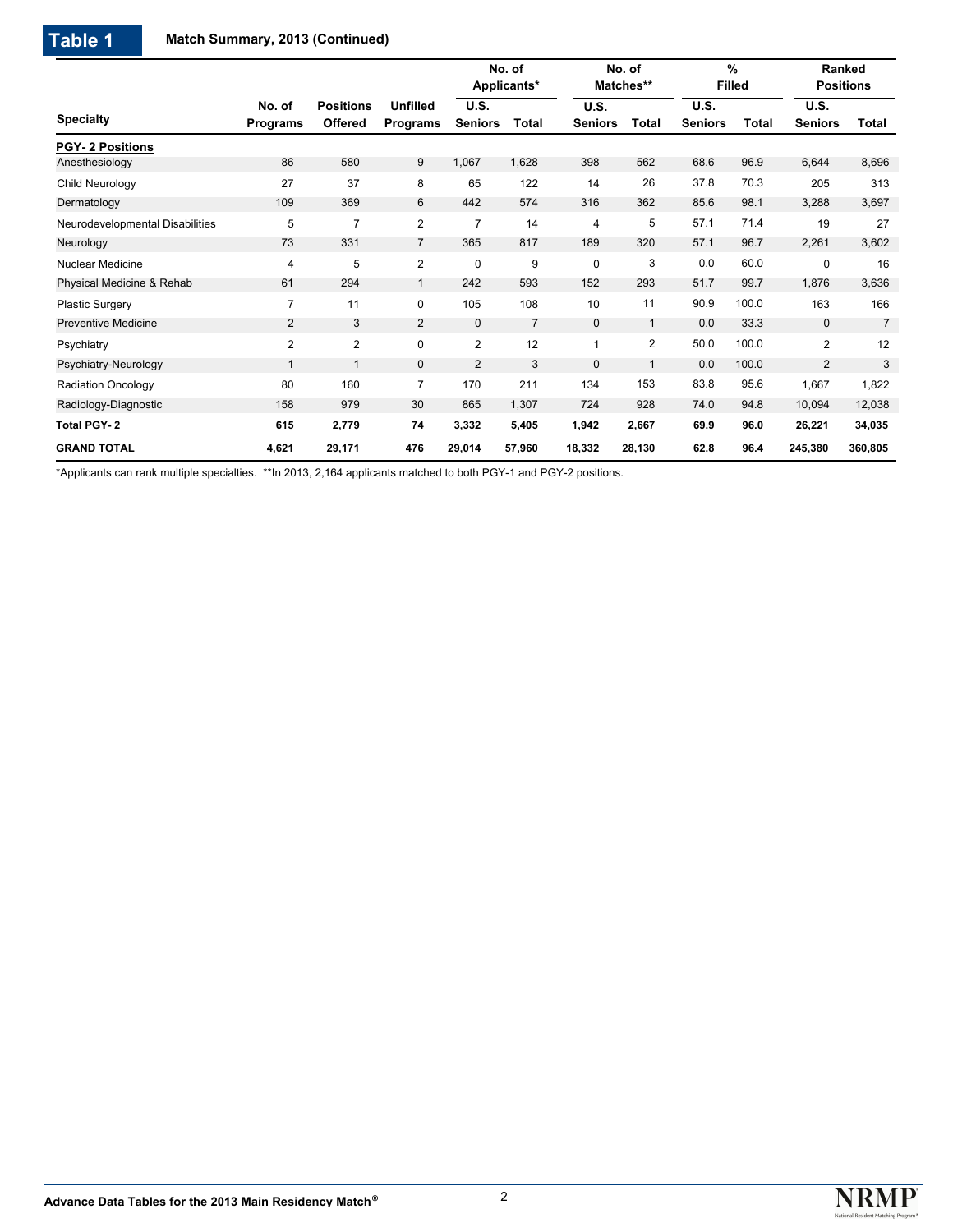#### **Positions Offered in the Matching Program, 2009 - 2013**

|                                    |                         | 2013    |                         | 2012    |                  | 2011  |                | 2010    |                | 2009 |
|------------------------------------|-------------------------|---------|-------------------------|---------|------------------|-------|----------------|---------|----------------|------|
| <b>Specialty</b>                   | No.                     | %       | No.                     | %       | No.              | %     | No.            | %       | No.            | %    |
| <b>PGY-1 Positions</b>             |                         |         |                         |         |                  |       |                |         |                |      |
| A Anesthesiology                   | 1,073                   | 4.1     | 919                     | 3.8     | 841              | 3.6   | 797            | 3.5     | 733            | 3.3  |
| Child Neurology                    | 123                     | 0.5     | 99                      | 0.4     | 0                | 0.0   | 0              | 0.0     | 0              | 0.0  |
| <b>▲ Dermatology</b>               | 38                      | 0.1     | 23                      | 0.1     | 28               | 0.1   | 31             | 0.1     | 28             | 0.1  |
| <b>▲ Emergency Medicine</b>        | 1,744                   | 6.6     | 1,668                   | 6.9     | 1,607            | 6.9   | 1,556          | 6.8     | 1,472          | 6.6  |
| <b>Emergency Med-Family Med</b>    | 4                       | 0.0     | 4                       | 0.0     | 4                | 0.0   | 4              | 0.0     | 4              | 0.0  |
| <b>A Family Medicine</b>           | 3.037                   | 11.5    | 2,740                   | 11.4    | 2,708            | 11.6  | 2,608          | 11.4    | 2.535          | 11.3 |
| Family Med-Preventive Med          | 6                       | 0.0     | 6                       | 0.0     | 4                | 0.0   | 0              | 0.0     | 0              | 0.0  |
| ▲ Internal Medicine (Categorical)  | 6,277                   | 23.8    | 5,277                   | 22.0    | 5,121            | 21.9  | 4,999          | 21.9    | 4,922          | 21.9 |
| Medicine-Anesthesiology            | 0                       | 0.0     | 0                       | 0.0     | 0                | 0.0   | 0              | 0.0     | 0              | 0.0  |
| Medicine-Dermatology               | 8                       | 0.0     | 9                       | 0.0     | 9                | 0.0   | $\overline{7}$ | 0.0     | 8              | 0.0  |
| Medicine-Emergency Med             | 27                      | 0.1     | 26                      | 0.1     | 26               | 0.1   | 23             | 0.1     | 24             | 0.1  |
| Medicine-Family Medicine           | $\overline{\mathbf{4}}$ | 0.0     | 4                       | 0.0     | 5                | 0.0   | 5              | 0.0     | 5              | 0.0  |
| <b>Medicine-Medical Genetics</b>   | 2                       | 0.0     | 1                       | 0.0     | 1                | 0.0   | 0              | 0.0     | 2              | 0.0  |
| Medicine-Neurology                 | $\overline{2}$          | 0.0     | 2                       | 0.0     | 0                | 0.0   | 2              | 0.0     | 3              | 0.0  |
| Medicine-Pediatrics                | 366                     | 1.4     | 362                     | 1.5     | 365              | 1.6   | 359            | 1.6     | 354            | 1.6  |
| Medicine-Preliminary (PGY-1 Only)  | 1,883                   | 7.1     | 1,861                   | 7.7     | 1,900            | 8.1   | 1,863          | 8.2     | 1,880          | 8.4  |
| Medicine-Preventive Med            | $\overline{7}$          | 0.0     | 5                       | 0.0     | 6                | 0.0   | 7              | 0.0     | 8              | 0.0  |
| A Medicine-Primary                 | 335                     | 1.3     | 311                     | 1.3     | 286              | 1.2   | 259            | 1.1     | 247            | 1.1  |
| Medicine-Psychiatry                | 17                      | 0.1     | 20                      | 0.1     | 19               | 0.1   | 26             | 0.1     | 20             | 0.1  |
| <b>Medical Genetics</b>            | $\mathbf{1}$            | 0.0     | 0                       | 0.0     | 0                | 0.0   | $\overline{2}$ | 0.0     | 3              | 0.0  |
| Neurodevelopmental Disabilities    | 3                       | 0.0     | 3                       | 0.0     | 0                | 0.0   | 0              | 0.0     | 0              | 0.0  |
| Neurological Surgery               | 204                     | 0.8     | 196                     | 0.8     | 195              | 0.8   | 191            | 0.8     | 191            | 0.9  |
| A Neurology                        | 361                     | 1.4     | 292                     | 1.2     | 266              | 1.1   | 228            | 1.0     | 196            | 0.9  |
| Nuclear Medicine                   | $\mathbf{1}$            | 0.0     | $\mathbf 0$             | 0.0     | 0                | 0.0   | $\mathbf 0$    | 0.0     | 0              | 0.0  |
| Obstetrics-Gynecology              | 1,259                   | 4.8     | 1,240                   | 5.2     | 1,205            | 5.1   | 1,187          | 5.2     | 1,185          | 5.3  |
| <b>Orthopedic Surgery</b>          | 693                     | 2.6     | 682                     | 2.8     | 670              | 2.9   | 656            | 2.9     | 641            | 2.9  |
| Otolaryngology                     | 292                     | 1.1     | 285                     | 1.2     | 283              | 1.2   | 280            | 1.2     | 275            | 1.2  |
| $\triangle$ Pathology              | 583                     | 2.2     | 521                     | 2.2     | 518              | 2.2   | 503            | 2.2     | 522            | 2.3  |
| Pediatrics (Categorical)           | 2,616                   | 9.9     | 2,475                   | 10.3    | 2,482            | 10.6  | 2.428          | 10.6    | 2,392          | 10.7 |
| Pediatrics-Anesthesiology          | 8                       | 0.0     | 7                       | 0.0     | 3                | 0.0   | 0              | 0.0     | 0              | 0.0  |
| Pediatrics-Emergency Med           | $\overline{7}$          | 0.0     | 7                       | 0.0     | 7                | 0.0   | 7              | 0.0     | $\overline{7}$ | 0.0  |
| Pediatrics-Medical Genetics        | 9                       | 0.0     | 7                       | 0.0     | 8                | 0.0   | 4              | 0.0     | 5              | 0.0  |
| Pediatrics-P M & R                 | 3                       | 0.0     | $\overline{c}$          | 0.0     | 3                | 0.0   | 5              | 0.0     | 4              | 0.0  |
| Pediatrics-Preliminary             | 44                      | 0.2     | 55                      | 0.2     | 53               | 0.2   | 0              | 0.0     | 0              | 0.0  |
| Pediatrics-Primary                 | 83                      | 0.3     | 67                      | 0.3     | 66               | 0.3   | 65             | 0.3     | 79             | 0.4  |
| Peds/Psych/Child Psych             | 19                      | 0.1     | 18                      | 0.1     | 19               | 0.1   | 17             | 0.1     | 22             | 0.1  |
| ▲ Physical Medicine & Rehab        | 103                     | 0.4     | 86                      | 0.4     | 86               | 0.4   | 87             | 0.4     | 82             | 0.4  |
| <b>Plastic Surgery</b>             | 0                       | $0.0\,$ | $\pmb{0}$               | 0.0     | $\pmb{0}$        | 0.0   | 0              | $0.0\,$ | 101            | 0.5  |
| Plastic Surgery (Integrated)       | 116                     | 0.4     | 101                     | 0.4     | 70               | 0.3   | 69             | 0.3     | 0              | 0.0  |
| <b>Preventive Medicine</b>         | $\overline{c}$          | $0.0\,$ | $\overline{\mathbf{4}}$ | 0.0     | 5                | 0.0   | 6              | 0.0     | 6              | 0.0  |
| ▲ Psychiatry (Categorical)         | 1,360                   | 5.2     | 1,118                   | 4.7     | 1,097            | 4.7   | 1,091          | 4.8     | 1,063          | 4.7  |
| Psychiatry-Family Medicine         | 11                      | 0.0     | 10                      | 0.0     | $\boldsymbol{9}$ | 0.0   | 13             | 0.1     | 11             | 0.0  |
| Psychiatry-Neurology               | 2                       | 0.0     | $\overline{c}$          | 0.0     | 4                | 0.0   | 5              | 0.0     | 3              | 0.0  |
| <b>Radiation Oncology</b>          | 23                      | 0.1     | 15                      | 0.1     | 16               | 0.1   | 15             | 0.1     | 15             | 0.1  |
| Radiology-Diagnostic               | 164                     | 0.6     | 135                     | 0.6     | 144              | 0.6   | 141            | 0.6     | 151            | 0.7  |
| ▲ Surgery (Categorical)            | 1,185                   | 4.5     | 1,146                   | 4.8     | 1,108            | 4.7   | 1,077          | 4.7     | 1,065          | 4.7  |
| ▲ Surgery-Preliminary (PGY-1 Only) | 1,278                   | 4.8     | 1,221                   | 5.1     | 1,179            | $5.0$ | 1,165          | 5.1     | 1,151          | 5.1  |
| ▲ Thoracic Surgery                 | 26                      | 0.1     | 20                      | 0.1     | 13               | 0.1   | 10             | 0.0     | 3              | 0.0  |
| Transitional (PGY-1 Only)          | 937                     | 3.6     | 941                     | 3.9     | 952              | 4.1   | 980            | 4.3     | 981            | 4.4  |
| Urology                            | $\pmb{0}$               | $0.0\,$ | 0                       | 0.0     | 0                | 0.0   | 9              | 0.0     | 9              | 0.0  |
| Nascular Surgery                   | 46                      | 0.2     | 41                      | $0.2\,$ | 30               | 0.1   | 22             | 0.1     | 19             | 0.1  |
| <b>TOTAL - PGY1</b>                | 26,392                  | 100     | 24,034                  | 100     | 23,421           | 100   | 22,809         | 100     | 22,427         | 100  |



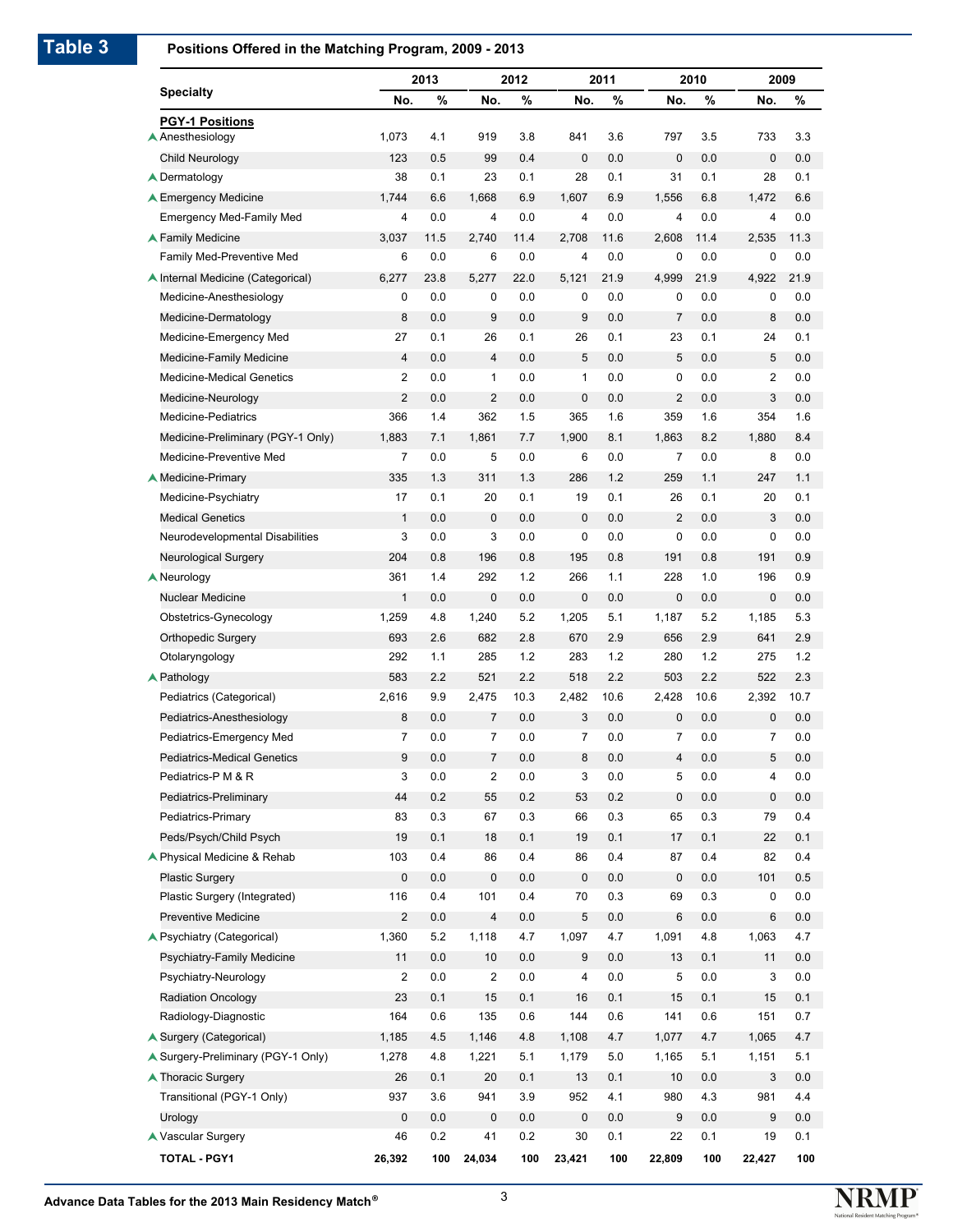#### **Positions Offered in the Matching Program, 2009 - 2013 (Continued)**

|                                    |                | 2013 |                | 2012          |                | 2011 |                | 2010 |             | 2009 |
|------------------------------------|----------------|------|----------------|---------------|----------------|------|----------------|------|-------------|------|
| <b>Specialty</b>                   | No.            | %    | No.            | $\frac{9}{6}$ | No.            | %    | No.            | %    | No.         | %    |
| <b>PGY-2 Positions</b>             |                |      |                |               |                |      |                |      |             |      |
| Anesthesiology                     | 580            | 20.9 | 557            | 20.3          | 563            | 20.6 | 588            | 21.7 | 641         | 23.2 |
| Child Neurology                    | 37             | 1.3  | 47             | 1.7           | $\mathbf 0$    | 0.0  | 0              | 0.0  | 0           | 0.0  |
| <b>▲ Dermatology</b>               | 369            | 13.3 | 340            | 12.4          | 344            | 12.6 | 329            | 12.1 | 310         | 11.2 |
| <b>Emergency Medicine</b>          | 0              | 0.0  | 0              | 0.0           | 19             | 0.7  | 19             | 0.7  | 43          | 1.6  |
| Neurodevelopmental Disabilities    | $\overline{7}$ | 0.3  | $\overline{7}$ | 0.3           | $\mathbf 0$    | 0.0  | $\mathbf 0$    | 0.0  | $\Omega$    | 0.0  |
| <b>V</b> Neurology                 | 331            | 11.9 | 346            | 12.6          | 339            | 12.4 | 357            | 13.2 | 385         | 14.0 |
| Nuclear Medicine                   | 5              | 0.2  | $\overline{4}$ | 0.1           | 6              | 0.2  | $\overline{4}$ | 0.1  | $\mathbf 0$ | 0.0  |
| <b>Pediatrics-Medical Genetics</b> | 0              | 0.0  | 0              | 0.0           | $\mathbf 0$    | 0.0  | $\Omega$       | 0.0  | 0           | 0.0  |
| Physical Medicine & Rehab          | 294            | 10.6 | 281            | 10.3          | 287            | 10.5 | 280            | 10.3 | 288         | 10.4 |
| <b>Plastic Surgery</b>             | 11             | 0.4  | 20             | 0.7           | 38             | 1.4  | 37             | 1.4  | 0           | 0.0  |
| <b>Preventive Medicine</b>         | 3              | 0.1  | $\mathbf{1}$   | 0.0           | $\mathbf{1}$   | 0.0  | 2              | 0.1  | 3           | 0.1  |
| Psychiatry                         | $\overline{2}$ | 0.1  | 3              | 0.1           | $\overline{4}$ | 0.1  | 3              | 0.1  | 3           | 0.1  |
| Psychiatry-Neurology               | $\mathbf{1}$   | 0.0  | $\mathbf{0}$   | 0.0           | $\mathbf{1}$   | 0.0  | $\mathbf{1}$   | 0.0  | $\Omega$    | 0.0  |
| <b>A Radiation Oncology</b>        | 160            | 5.8  | 156            | 5.7           | 155            | 5.7  | 142            | 5.2  | 141         | 5.1  |
| Radiology-Diagnostic               | 979            | 35.2 | 976            | 35.6          | 980            | 35.8 | 949            | 35.0 | 944         | 34.2 |
| Urology                            | 0              | 0.0  | 0              | 0.0           | $\mathbf 0$    | 0.0  | $\Omega$       | 0.0  | 0           | 0.0  |
| <b>TOTAL - PGY2</b>                | 2,779          | 100  | 2,738          | 100           | 2,737          | 100  | 2.711          | 100  | 2,758       | 100  |
| <b>GRAND TOTAL</b>                 | 29,171         | 100  | 26,772         | 100           | 26,158         | 100  | 25,520         | 100  | 25,185      | 100  |

▲ Denotes increase/decrease in matched applicants of more than 10 percent and 10 positions between 2009 and 2013. Neurological Surgery joined in 2009. ACGME created a new PGY-1 Plastic Surgery (Integrated) specialty in 2009. Combined/coordinated Plastic Surgery progams (which are not integrated) now appear under PGY-2 positions. Many Anesthesiology and Emergency Medicine programs have converted their positions from Advanced (PGY-2) to Categorical (PGY-1) over the period, affecting the trends in those specialties.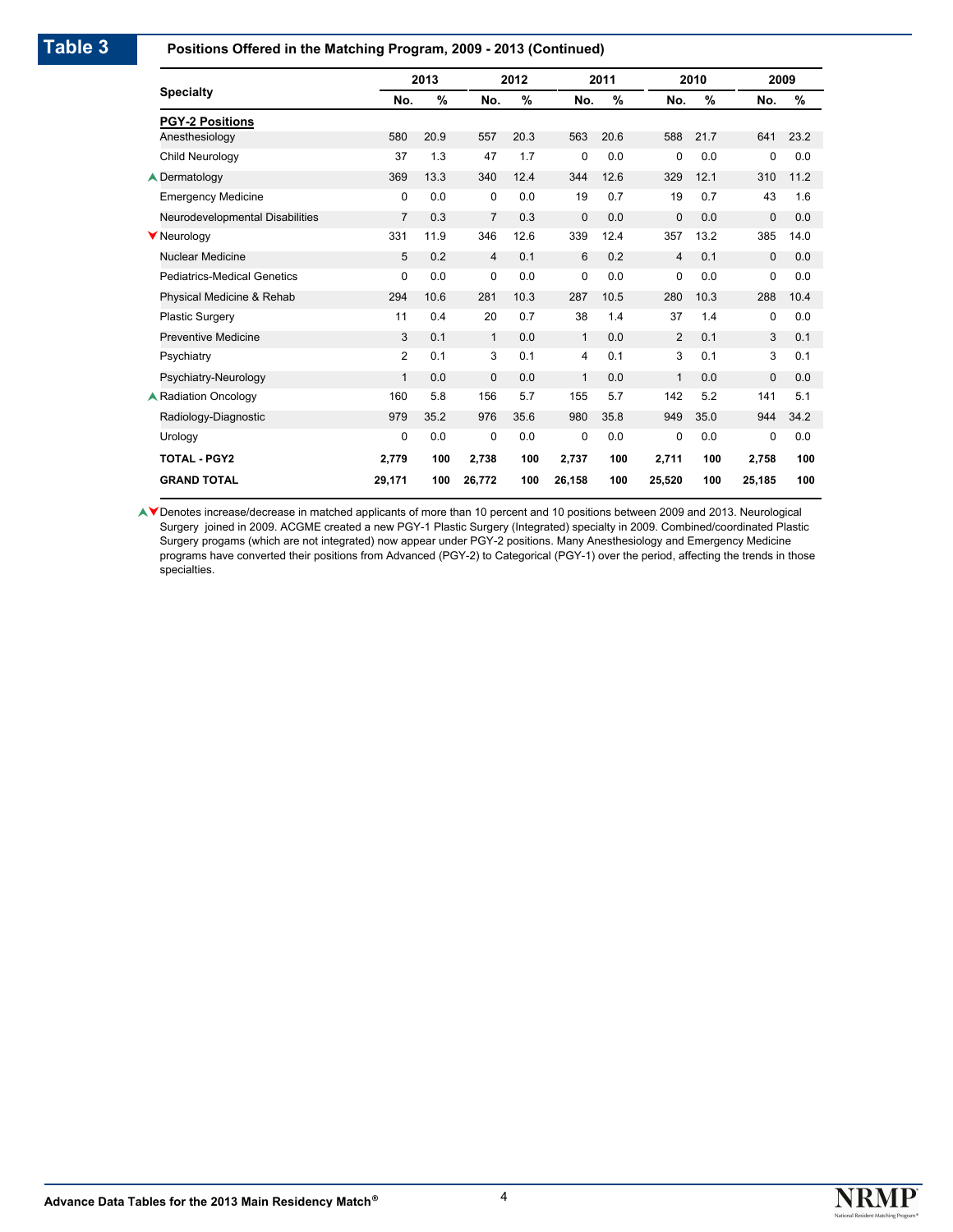## **Table 4 Applicants in the Matching Program, 2009 - 2013**

|                                                                                       |                         | 2013         | 2012         |              | 2011           |              | 2010           |              | 2009           |              |
|---------------------------------------------------------------------------------------|-------------------------|--------------|--------------|--------------|----------------|--------------|----------------|--------------|----------------|--------------|
| Applicant                                                                             | No.                     | %            | No.          | %            | No.            | %            | No.            | %            | No.            | %            |
| Seniors of U.S. Allopathic Medical Schools                                            |                         |              |              |              |                |              |                |              |                |              |
| <b>Active Applicants</b>                                                              | 17,487                  | 100          | 16,527       | 100          | 16,559         | 100          | 16,070         | 100          | 15,638         | 100          |
| Matched PGY-1                                                                         | 16,390                  | 93.7         | 15,712       | 95.1         | 15.588         | 94.1         | 14.992         | 93.3         | 14,566         | 93.1         |
| Unmatched PGY-1                                                                       | 1,097                   | 6.3          | 815          | 4.9          | 971            | 5.9          | 1,078          | 6.7          | 1,072          | 6.9          |
| Withdrew                                                                              | 300                     | 1.7          | 280          | 1.7          | 264            | 1.6          | 295            | 1.8          | 303            | 1.9          |
| No Rank List                                                                          | 69                      | 0.4          | 68           | 0.4          | 70             | 0.4          | 62             | 0.4          | 67             | 0.4          |
| <b>Total</b>                                                                          | 17,856                  | 100          | 16,875       | 100          | 16,893         | 100          | 16,427         | 100          | 16,008         | 100          |
| Previous Graduates of U.S. Allopathic Medical Schools                                 |                         |              |              |              |                |              |                |              |                |              |
| Active Applicants                                                                     | 1,487                   | 100          | 1,317        | 100          | 1,364          | 100          | 1,356          | 100          | 1,222          | 100          |
| Matched PGY-1                                                                         | 729                     | 49.0         | 560          | 42.5         | 600            | 44.0         | 609            | 44.9         | 545            | 44.6         |
| Unmatched PGY-1                                                                       | 758                     | 51.0         | 757          | 57.5         | 764            | 56.0         | 747            | 55.1         | 677            | 55.4         |
| Withdrew                                                                              | 72                      | 4.1          | 166          | 9.7          | 179            | 10.1         | 183            | 10.3         | 169            | 10.3         |
| No Rank List                                                                          | 209                     | 11.8         | 228          | 13.3         | 223            | 12.6         | 235            | 13.2         | 253            | 15.4         |
| <b>Total</b>                                                                          | 1,768                   | 100          | 1,711        | 100          | 1,766          | 100          | 1,774          | 100          | 1,644          | 100          |
| <b>Students/Graduates of Osteopathic Medical Schools</b>                              |                         |              |              |              |                |              |                |              |                |              |
| Active Applicants                                                                     | 2.677                   | 100          | 2,360        | 100          | 2,178          | 100          | 2,045          | 100          | 2,013          | 100          |
| Matched PGY-1                                                                         | 2,019                   | 75.4         | 1,764        | 74.7         | 1,561          | 71.7         | 1,444          | 70.6         | 1,408          | 69.9         |
| Unmatched PGY-1                                                                       | 658                     | 24.6         | 596          | 25.3         | 617            | 28.3         | 601            | 29.4         | 605            | 30.1         |
| Withdrew                                                                              | 798                     | 22.0         | 900          | 26.1         | 789            | 25.1         | 767            | 25.9         | 708            | 24.6         |
| No Rank List                                                                          | 152                     | 4.2          | 190          | 5.5          | 175            | 5.6          | 153            | 5.2          | 154            | 5.4          |
| <b>Total</b>                                                                          | 3,627                   | 100          | 3,450        | 100          | 3,142          | 100          | 2,965          | 100          | 2,875          | 100          |
| <b>Students/Graduates of Canadian Medical Schools</b>                                 |                         |              |              |              |                |              |                |              |                |              |
| <b>Active Applicants</b>                                                              | 21                      | 100          | 17           | 100          | 11             | 100          | 24             | 100          | 35             | 100          |
| Matched PGY-1                                                                         | 14                      | 66.7         | 12           | 70.6         |                | 11 100.0     | 18             | 75.0         | 25             | 71.4         |
| Unmatched PGY-1                                                                       | 7                       | 33.3         | 5            | 29.4         | 0              | 0.0          | 6              | 25.0         | 10             | 28.6         |
| Withdrew                                                                              | 12                      | 35.3         | 16           | 42.1         | 12             | 42.9         | 20             | 36.4         | 15             | 26.8         |
| No Rank List                                                                          | $\mathbf{1}$            | 2.9          | 5            | 13.2         | 5              | 17.9         | 11             | 20.0         | 6              | 10.7         |
| <b>Total</b>                                                                          | 34                      | 100          | 38           | 100          | 28             | 100          | 55             | 100          | 56             | 100          |
| <b>Students/Graduates of Fifth Pathway Programs</b>                                   |                         |              |              |              |                |              |                |              |                |              |
| <b>Active Applicants</b>                                                              | 20                      | 100          | 27           | 100          | 49             | 100          | 107            | 100          | 106            | 100          |
| <b>Matched PGY-1</b>                                                                  | $\overline{\mathbf{4}}$ | 20.0         | 9            | 33.3         | 21             | 42.9         | 56             | 52.3         | 65             | 61.3         |
| Unmatched PGY-1                                                                       | 16                      | 80.0         | 18           | 66.7         | 28             | 57.1         | 51             | 47.7         | 41             | 38.7         |
| Withdrew                                                                              | $\overline{2}$          | 5.7          | 5            | 10.0         | 13             | 16.3         | 35             | 22.4         | 75             | 38.5         |
| No Rank List                                                                          | 13                      | 37.1         | 18           | 36.0         | 18             | 22.5         | 14             | 9.0          | 14             | 7.2          |
| Total                                                                                 | 35                      | 100          | 50           | 100          | 80             | 100          | 156            | 100          | 195            | 100          |
| U.S. Citizen Students/Graduates of International Medical Schools<br>Active Applicants | 5,095                   | 100          | 4,279        | 100          | 3,769          | 100          | 3,695          | 100          | 3,390          | 100          |
| Matched PGY-1                                                                         |                         |              |              |              |                | 50.0         |                |              |                |              |
| Unmatched PGY-1                                                                       | 2,706<br>2,389          | 53.1<br>46.9 | 2,102        | 49.1<br>50.9 | 1,884<br>1,885 |              | 1,749<br>1,946 | 47.3<br>52.7 | 1,619<br>1,771 | 47.8<br>52.2 |
| Withdrew                                                                              | 661                     | 9.6          | 2,177<br>922 | 14.8         | 1,000          | 50.0<br>17.5 | 964            | 17.5         | 847            | 17.2         |
|                                                                                       |                         | 16.4         | 1,048        | 16.8         |                | 16.5         |                | 15.4         | 690            | 14.0         |
| No Rank List<br><b>Total</b>                                                          | 1,126<br>6,882          | 100          | 6,249        | 100          | 939<br>5,708   | 100          | 849<br>5,508   | 100          | 4,927          | 100          |
| Non-U.S. Citizen Students/Graduates of International Medical Schools                  |                         |              |              |              |                |              |                |              |                |              |
| <b>Active Applicants</b>                                                              | 7,568                   | 100          | 6,828        | 100          | 6,659          | 100          | 7,246          | 100          | 7,484          | 100          |
| Matched PGY-1                                                                         | 3,601                   | 47.6         | 2,775        | 40.6         | 2,721          | 40.9         | 2,881          | 39.8         | 3,112          | 41.6         |
| Unmatched PGY-1                                                                       | 3,967                   | 52.4         | 4,053        | 59.4         | 3,938          | 59.1         | 4,365          | 60.2         | 4,372          | 58.4         |
| Withdrew                                                                              | 969                     | 9.6          | 1,620        | 16.2         | 1,723          | 17.0         | 1,766          | 16.5         | 2,144          | 19.0         |
| No Rank List                                                                          | 1,596                   | 15.8         | 1,556        | 15.6         | 1,736          | 17.2         | 1,659          | 15.5         | 1,639          | 14.5         |
| Total                                                                                 | 10,133                  | 100          | 10,004       | 100          | 10,118         | 100          | 10,671         | 100          | 11,267         | 100          |
| <b>All Applicants</b>                                                                 |                         |              |              |              |                |              |                |              |                |              |
| <b>Active Applicants</b>                                                              | 34,355                  | 100          | 31,355       | 100          | 30,589         | 100          | 30,543         | 100          | 29,888         | 100          |
| Matched PGY-1                                                                         | 25,463                  | 74.1         | 22,934       | 73.1         | 22,386         | 73.2         | 21,749         | 71.2         | 21,340         | 71.4         |
| Unmatched PGY-1                                                                       | 8,892                   | 25.9         | 8,421        | 26.9         | 8,203          | 26.8         | 8,794          | 28.8         | 8,548          | 28.6         |
| Withdrew                                                                              | 2,814                   | 7.0          | 3,909        | 10.2         | 3,980          | 10.5         | 4,030          | 10.7         | 4,261          | 11.5         |
| No Rank List                                                                          | 3,166                   | 7.8          | 3,113        | 8.1          | 3,166          | 8.4          | 2,983          | 7.9          | 2,823          | 7.6          |
| Total                                                                                 | 40,335                  | 100          | 38,377       | 100          | 37,735         | 100          | 37,556         | 100          | 36,972         | 100          |

▲ Denotes that the percentage increase in active applicants for this group was greater than the overall increase of 14.9% for all active applicants between 2009 and 2013.

**Note**: Match rates are based on all active applicants regardless of their ranking behavior. Therefore, applicants who matched to PGY-1 positions are counted as matched even if they ranked and did not match to a PGY-2 position. Applicants who ranked only PGY-2 programs are counted as unmatched in this table because they did not match to a PGY-1 position.

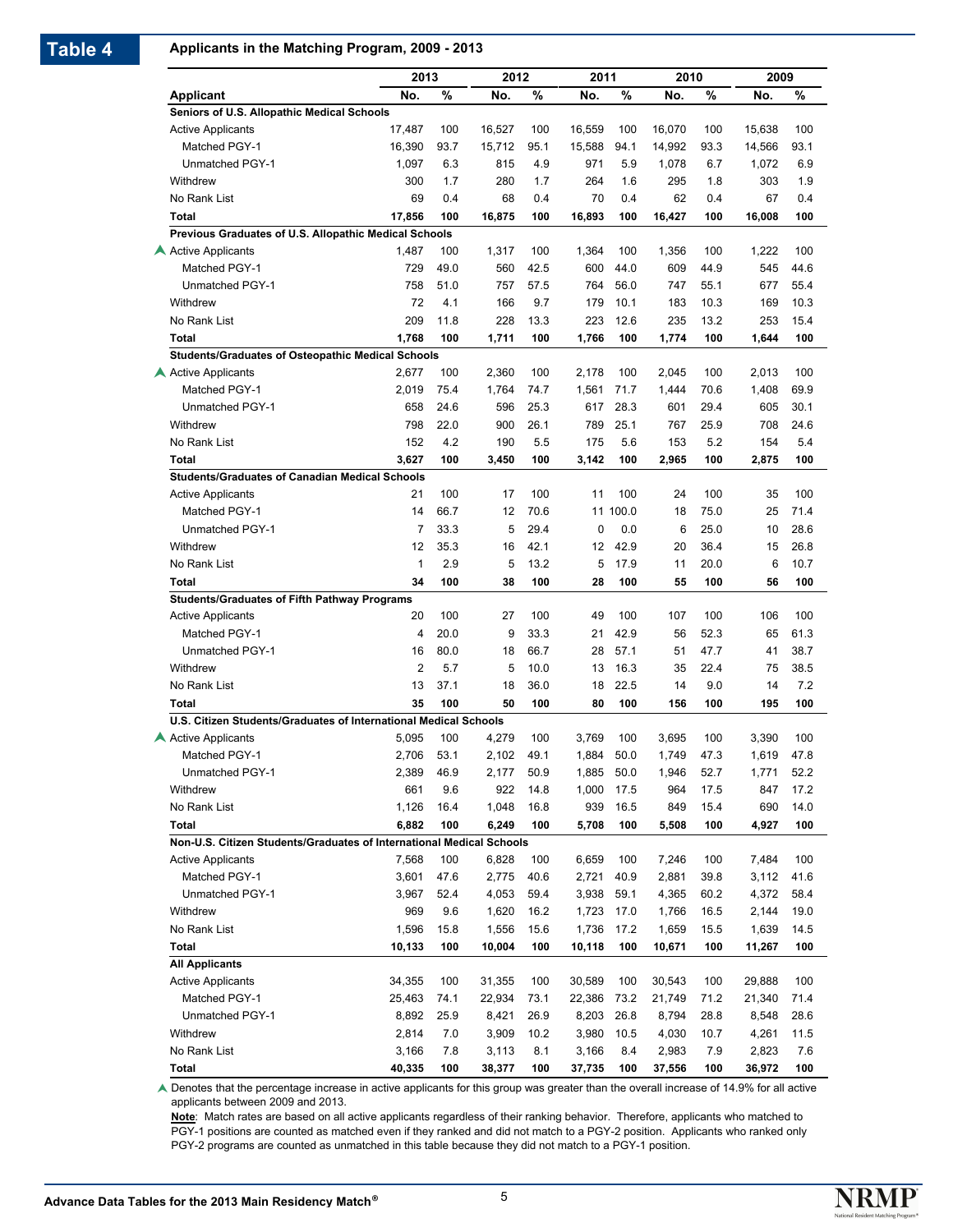## **Positions Offered and Number Filled by U.S. Seniors and All Applicants, 2009 - 2013**

|                                                                |                       | 2013                   |                               |                               | 2012                    |                         |                     | 2011                        |                     |                               | 2010                   |                      |                         | 2009                                   |                                           |
|----------------------------------------------------------------|-----------------------|------------------------|-------------------------------|-------------------------------|-------------------------|-------------------------|---------------------|-----------------------------|---------------------|-------------------------------|------------------------|----------------------|-------------------------|----------------------------------------|-------------------------------------------|
| <b>Specialty</b>                                               | Offered               | <b>Filled</b><br>#U.S. | #Tot                          | <b>Offered</b>                | <b>Filled</b><br>#U.S.  | #Tot                    | <b>Offered</b>      | <b>Filled</b><br>#U.S.      | #Tot                | Offered                       | <b>Filled</b><br>#U.S. | #Tot                 | <b>Offered</b>          | <b>Filled</b>                          | #U.S. #Tot                                |
|                                                                |                       |                        |                               |                               |                         |                         |                     |                             |                     |                               |                        |                      |                         |                                        |                                           |
| <b>PGY-1 Positions</b>                                         |                       | 748                    |                               | 919                           | 725                     | 897                     | 841                 | 671                         |                     |                               |                        |                      |                         |                                        |                                           |
| Anesthesiology<br><b>Child Neurology</b>                       | 1,073<br>123          | 64                     | 1,029<br>102                  | 99                            | 58                      | 79                      | $\mathbf 0$         | $\mathbf 0$                 | 820<br>$\mathbf{0}$ | 797<br>$\mathbf 0$            | 626<br>$\mathbf 0$     | 771<br>$\mathbf 0$   | 733<br>$\mathbf 0$      | 612<br>$\pmb{0}$                       | 723<br>$\mathbf 0$                        |
|                                                                |                       |                        |                               |                               |                         |                         |                     |                             |                     |                               |                        |                      |                         |                                        |                                           |
| Dermatology                                                    | 38<br>1,744           | 21<br>1,428            | 37<br>1,741                   | 23<br>1,668                   | 22<br>1,335             | 23<br>1,668             | 28<br>1,607         | 26<br>1,268                 | 26<br>1,602         | 31<br>1,556                   | 23<br>1,182            | 29<br>1,540          | 28<br>1,472             | 27<br>1,146                            | 28<br>1,459                               |
| <b>A Emergency Medicine</b>                                    |                       |                        |                               |                               |                         |                         |                     |                             |                     |                               |                        |                      |                         |                                        |                                           |
| <b>Emergency Med-Family Med</b><br><b>A Family Medicine</b>    | 4<br>3,037            | 3<br>1.355             | 4<br>2,914                    | $\overline{4}$<br>2,740       | $\overline{2}$<br>1,322 | 4<br>2,591              | 4<br>2.708          | 1<br>1.301                  | 4<br>2,555          | $\overline{4}$<br>2,608       | 1<br>1,169             | 4<br>2,384           | $\overline{4}$<br>2,535 | 3<br>1,071                             | 4<br>2,311                                |
|                                                                |                       |                        |                               |                               |                         |                         |                     |                             |                     |                               |                        |                      |                         |                                        |                                           |
| Family Med-Preventive Med<br>▲ Internal Medicine (Categorical) | 6<br>6,277            | 3<br>3,135             | 5<br>6,242                    | 6<br>5,277                    | 1<br>2,941              | 4<br>5,226              | 4<br>5,121          | 3<br>2,940                  | 3<br>5,065          | 0<br>4,999                    | $\mathbf 0$<br>2,722   | 0<br>4,947           | $\mathbf 0$<br>4,922    | $\mathbf 0$<br>2,632                   | 0<br>4,853                                |
|                                                                | 0                     |                        |                               |                               |                         |                         |                     |                             |                     | $\mathbf 0$                   | 0                      |                      | $\mathbf 0$             |                                        |                                           |
| Medicine-Anesthesiology<br>Medicine-Dermatology                | 8                     | 0<br>$\overline{7}$    | 0<br>8                        | 0<br>9                        | 0<br>8                  | 0<br>8                  | 0<br>9              | 0<br>8                      | 0<br>8              | $\overline{7}$                | $\overline{7}$         | 0<br>$\overline{7}$  | 8                       | 0<br>$\overline{7}$                    | 0<br>8                                    |
|                                                                |                       |                        |                               |                               |                         |                         |                     |                             |                     |                               |                        |                      |                         |                                        |                                           |
| Medicine-Emergency Med<br><b>Medicine-Family Medicine</b>      | 27<br>4               | 23<br>2                | 27<br>4                       | 26<br>$\overline{4}$          | 17<br>2                 | 22<br>$\overline{4}$    | 26<br>5             | 22<br>3                     | 26<br>5             | 23<br>5                       | 20<br>$\overline{4}$   | 23<br>5              | 24<br>5                 | 19<br>3                                | 24<br>4                                   |
|                                                                | $\overline{2}$        |                        |                               |                               |                         |                         |                     |                             |                     |                               |                        |                      | $\overline{2}$          |                                        |                                           |
| <b>Medicine-Medical Genetics</b><br>Medicine-Neurology         | $\overline{2}$        | 1<br>$\mathbf 0$       | 1<br>1                        | $\mathbf{1}$<br>2             | $\mathbf{1}$<br>2       | 1<br>2                  | 1<br>$\mathbf 0$    | $\mathbf{1}$<br>$\mathbf 0$ | $\mathbf{1}$<br>0   | $\mathbf 0$<br>$\overline{2}$ | 0<br>$\mathbf{1}$      | 0<br>$\mathbf{1}$    | 3                       | $\overline{2}$<br>$\overline{2}$       | $\overline{\mathbf{c}}$<br>$\overline{2}$ |
|                                                                |                       |                        |                               | 362                           |                         |                         | 365                 |                             |                     |                               |                        |                      |                         |                                        |                                           |
| <b>A</b> Medicine-Pediatrics                                   | 366<br>1,883          | 312<br>1,429           | 363<br>1,809                  | 1,861                         | 276<br>1,427            | 344<br>1,738            | 1,900               | 309<br>1,503                | 362<br>1,771        | 359<br>1,863                  | 299<br>1,493           | 355<br>1,758         | 354<br>1,880            | 241<br>1,504                           | 339<br>1,791                              |
| Medicine-Preliminary (PGY-1 Only)                              |                       |                        |                               |                               |                         |                         |                     |                             |                     |                               |                        |                      |                         |                                        |                                           |
| Medicine-Preventive Med                                        | $\overline{7}$<br>335 | 3<br>200               | 7<br>331                      | 5<br>311                      | $\overline{2}$<br>186   | 4<br>300                | 6<br>286            | $\overline{2}$<br>166       | 6<br>269            | $\overline{7}$<br>259         | $\overline{2}$<br>156  | 5<br>243             | 8<br>247                | $\mathbf{1}$<br>155                    | 5<br>236                                  |
| Medicine-Primary                                               |                       |                        |                               |                               |                         |                         |                     |                             |                     |                               |                        |                      |                         |                                        |                                           |
| Medicine-Psychiatry<br><b>Medical Genetics</b>                 | 17<br>$\mathbf{1}$    | 12<br>$\mathbf{0}$     | 16<br>0                       | 20<br>$\mathbf 0$             | 12<br>$\mathbf 0$       | 18<br>0                 | 19<br>$\mathbf 0$   | 9<br>$\mathbf 0$            | 17<br>$\mathbf 0$   | 26<br>$\overline{2}$          | 18<br>$\overline{2}$   | 24<br>$\overline{2}$ | 20<br>3                 | 8<br>$\mathbf{1}$                      | 17<br>$\mathbf{1}$                        |
|                                                                |                       |                        |                               |                               |                         |                         |                     |                             |                     |                               |                        |                      |                         |                                        |                                           |
| Neurodevelopmental Disabilities                                | 3<br>204              | $\mathbf{1}$<br>190    | 2<br>203                      | 3<br>196                      | 0<br>170                | 1<br>194                | 0<br>195            | 0<br>175                    | 0<br>192            | $\mathbf 0$<br>191            | $\mathbf 0$<br>173     | 0<br>188             | 0<br>191                | 0<br>172                               | 0<br>191                                  |
| <b>Neurological Surgery</b>                                    |                       |                        |                               |                               |                         |                         |                     |                             |                     |                               |                        |                      |                         |                                        |                                           |
| <b>A</b> Neurology<br><b>Nuclear Medicine</b>                  | 361<br>$\mathbf{1}$   | 172<br>$\mathbf{0}$    | 345<br>$\Omega$               | 292<br>$\mathbf{0}$           | 173<br>$\mathbf 0$      | 289<br>$\mathbf 0$      | 266<br>$\mathbf{0}$ | 159<br>$\mathbf 0$          | 263<br>$\mathbf 0$  | 228<br>$\mathbf{0}$           | 113<br>$\mathbf 0$     | 228<br>$\mathbf 0$   | 196<br>$\mathbf 0$      | 123<br>$\pmb{0}$                       | 195<br>$\mathbf 0$                        |
|                                                                |                       |                        |                               |                               |                         |                         |                     |                             |                     |                               |                        |                      |                         |                                        |                                           |
| Obstetrics-Gynecology                                          | 1,259<br>693          | 944<br>636             | 1,248<br>692                  | 1,240<br>682                  | 913<br>641              | 1,223<br>682            | 1,205<br>670        | 893<br>621                  | 1,192<br>668        | 1,187<br>656                  | 915<br>598             | 1,182<br>653         | 1,185<br>641            | 879<br>587                             | 1,179<br>640                              |
| <b>Orthopedic Surgery</b>                                      |                       |                        |                               |                               |                         |                         |                     |                             |                     |                               |                        |                      |                         |                                        |                                           |
| Otolaryngology                                                 | 292<br>583            | 276<br>263             | 290<br>562                    | 285<br>521                    | 277<br>262              | 283<br>466              | 283<br>518          | 269<br>269                  | 280<br>476          | 280<br>503                    | 259<br>327             | 279<br>484           | 275<br>522              | 263<br>321                             | 273<br>492                                |
| YPathology                                                     |                       |                        |                               |                               |                         |                         |                     |                             |                     |                               |                        |                      |                         |                                        |                                           |
| Pediatrics (Categorical)                                       | 2,616<br>8            | 1,837<br>7             | 2,606<br>$\overline{7}$       | 2,475<br>$\overline{7}$       | 1,732<br>$\overline{7}$ | 2,443<br>$\overline{7}$ | 2.482<br>3          | 1,768<br>3                  | 2,437<br>3          | 2,428<br>$\mathbf{0}$         | 1,711<br>$\mathbf 0$   | 2,383<br>0           | 2,392<br>$\mathbf 0$    | 1,682<br>$\pmb{0}$                     | 2,326<br>$\mathbf 0$                      |
| Pediatrics-Anesthesiology                                      | $\overline{7}$        | 6                      | $\overline{7}$                | $\overline{7}$                | 6                       | $\overline{7}$          |                     | $\overline{7}$              | $\overline{7}$      | $\overline{7}$                | 5                      |                      |                         |                                        | $\overline{7}$                            |
| Pediatrics-Emergency Med<br><b>Pediatrics-Medical Genetics</b> | 9                     | $6\,$                  | 6                             | $\overline{7}$                | $\overline{4}$          | 6                       | $\overline{7}$<br>8 | $\overline{4}$              | 4                   | $\overline{4}$                | $\mathbf{1}$           | 7<br>$\mathbf{1}$    | $\overline{7}$<br>5     | $\overline{4}$<br>$\sqrt{2}$           | 3                                         |
|                                                                |                       |                        |                               |                               |                         |                         |                     |                             |                     |                               |                        |                      |                         |                                        |                                           |
| Pediatrics-P M & R<br>Pediatrics-Preliminary                   | 3<br>44               | $\overline{2}$<br>31   | 3<br>37                       | $\overline{2}$<br>55          | $\overline{2}$<br>43    | $\overline{2}$<br>48    | 3<br>53             | $\mathbf{2}$<br>41          | 2<br>49             | 5<br>$\mathbf 0$              | 4<br>$\mathbf{0}$      | 4<br>$\mathbf 0$     | 4<br>$\mathbf 0$        | $\overline{\mathbf{4}}$<br>$\mathbf 0$ | 4<br>$\pmb{0}$                            |
|                                                                | 83                    | 30                     | 83                            | 67                            | 27                      | 64                      | 66                  | 28                          | 66                  | 65                            | 30                     |                      | 79                      | 46                                     | 79                                        |
| ▼ Pediatrics-Primary<br>Peds/Psych/Child Psych                 | 19                    | 16                     | 19                            | 18                            | 13                      | 17                      | 19                  | 12                          | 19                  | 17                            | 15                     | 65<br>16             | 22                      | 18                                     | 21                                        |
| ▲ Physical Medicine & Rehab                                    |                       |                        |                               | 86                            | 51                      |                         | 86                  | 42                          |                     | 87                            |                        |                      | 82                      | 41                                     |                                           |
| <b>Plastic Surgery</b>                                         | 103<br>$\mathbf 0$    | 52<br>$\pmb{0}$        | 103<br>0                      | $\mathbf{0}$                  | $\mathbf 0$             | 86<br>$\pmb{0}$         | $\mathbf 0$         | $\mathbf{0}$                | 82<br>$\mathbf 0$   | $\mathbf 0$                   | 45<br>$\mathbf{0}$     | 80<br>$\pmb{0}$      | 101                     | 87                                     | 78<br>99                                  |
| Plastic Surgery (Integrated)                                   | 116                   | 111                    | 115                           | 101                           | 87                      | 97                      | 70                  | 65                          | 70                  | 69                            | 61                     | 69                   | $\mathbf 0$             | 0                                      | 0                                         |
| <b>Preventive Medicine</b>                                     | 2                     | $\mathbf 0$            | 0                             | $\overline{4}$                | $\mathbf{1}$            | $\overline{2}$          | 5                   | $\mathbf{1}$                | 3                   | 6                             | $\mathbf{1}$           | 4                    | $6\phantom{1}$          | $\sqrt{2}$                             | $6\phantom{1}$                            |
| Psychiatry (Categorical)                                       |                       | 681                    |                               | 1,118                         | 616                     | 1,080                   | 1,097               | 640                         | 1,068               | 1,091                         | 670                    | 1,075                |                         | 656                                    |                                           |
| Psychiatry-Family Medicine                                     | 1,360<br>11           | 11                     | 1,330<br>11                   | 10                            | 8                       | 8                       | 9                   | 9                           | 9                   | 13                            | 10                     | 11                   | 1,063<br>11             | $\,6$                                  | 1,052<br>10                               |
|                                                                |                       |                        |                               |                               |                         |                         |                     |                             |                     |                               |                        |                      |                         |                                        |                                           |
| Psychiatry-Neurology<br><b>Radiation Oncology</b>              | $\overline{2}$<br>23  | $\overline{2}$<br>17   | $\overline{\mathbf{c}}$<br>23 | $\overline{\mathbf{c}}$<br>15 | $\mathbf{1}$<br>15      | $\mathbf{1}$<br>15      | 4<br>16             | $\overline{2}$<br>15        | 3<br>15             | 5<br>15                       | $\boldsymbol{2}$<br>14 | 4<br>15              | 3<br>15                 | $\boldsymbol{2}$<br>15                 | 3<br>15                                   |
|                                                                |                       |                        |                               |                               |                         |                         |                     |                             |                     |                               |                        |                      |                         |                                        |                                           |
| ▼Radiology-Diagnostic                                          | 164                   | 101                    | 150                           | 135                           | 90                      | 124                     | 144                 | 115                         | 136                 | 141                           | 120                    | 139                  | 151                     | 132                                    | 148                                       |
| Surgery (Categorical)                                          | 1,185                 | 954                    | 1,180                         | 1,146                         | 914                     | 1,143                   | 1,108               | 897                         | 1,106               | 1,077                         | 895                    | 1,075                | 1,065                   | 824                                    | 1,060                                     |
| ▲ Surgery-Preliminary (PGY-1 Only)                             | 1,278                 | 454                    | 819                           | 1,221                         | 478                     | 737                     | 1,179               | 466                         | 735                 | 1,165                         | 430                    | 704                  | 1,151                   | 401                                    | 678                                       |
| <b>A Thoracic Surgery</b>                                      | 26                    | 22                     | 26                            | 20                            | 19                      | 20                      | 13                  | 12                          | 13                  | 10                            | 8                      | 10                   | 3                       | 3                                      | 3                                         |
| Transitional (PGY-1 Only)                                      | 937                   | 785                    | 908                           | 941                           | 785                     | 915                     | 952                 | 811                         | 919                 | 980                           | 832                    | 945                  | 981                     | 840                                    | 943                                       |
| Urology                                                        | $\mathbf 0$           | $\mathbf 0$            | 0                             | $\mathbf 0$                   | $\mathsf 0$             | $\mathbf 0$             | $\mathbf 0$         | $\mathbf 0$                 | $\mathbf 0$         | 9                             | 9                      | $9\,$                | 9                       | $\overline{7}$                         | 9                                         |
| ▲ Vascular Surgery                                             | 46                    | 37                     | 45                            | 41                            | 38                      | 41                      | 30                  | 29                          | 29                  | 22                            | 19                     | 21                   | 19                      | 15                                     | 19                                        |
| <b>TOTAL - PGY-1</b>                                           |                       | 26,392 16,390 25,463   |                               | 24,034                        | 15,712                  | 22,934                  |                     | 23,421 15,588 22,386        |                     | 22,809                        | 14,992 21,749          |                      | 22,427                  | 14,566                                 | 21,340                                    |

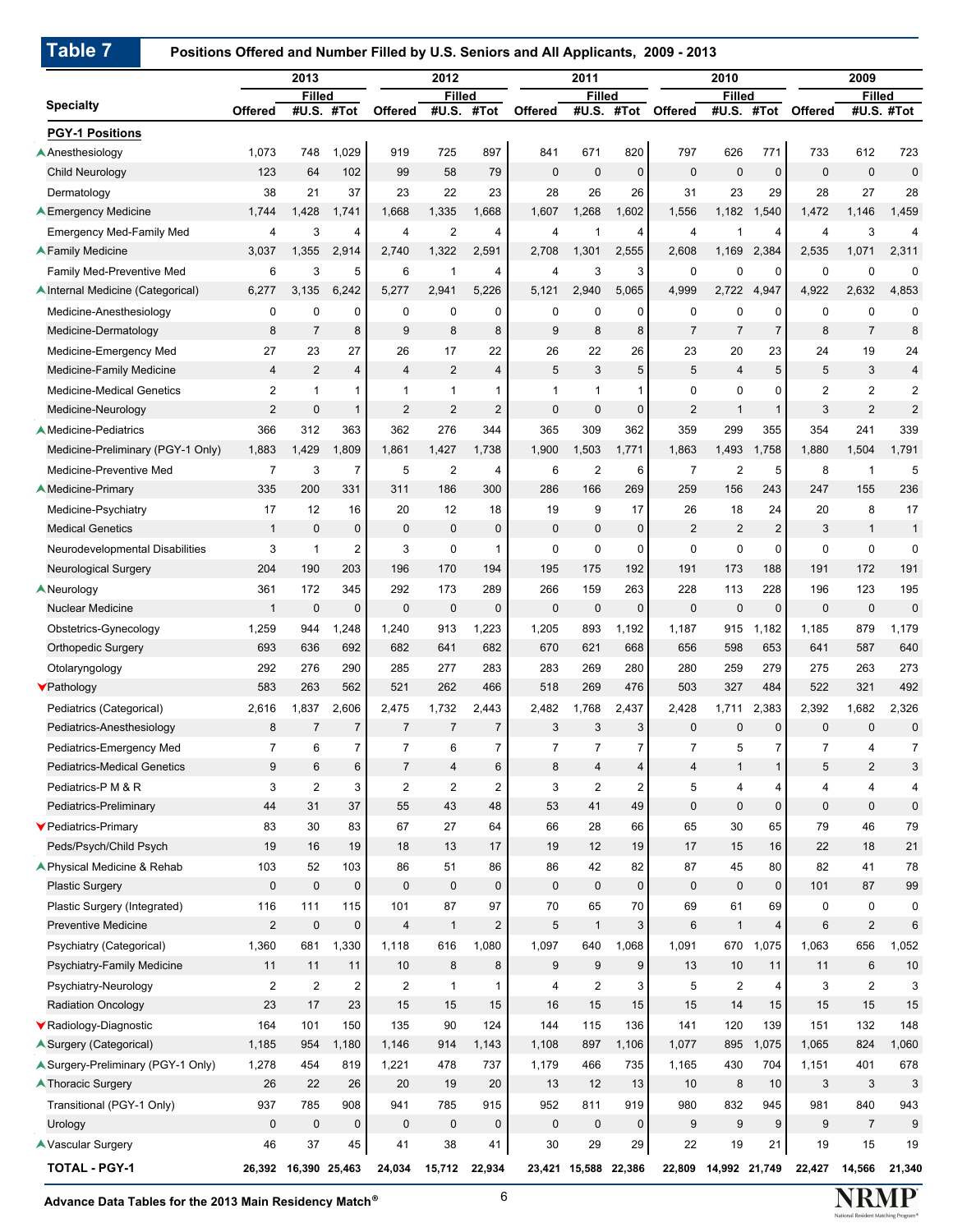#### **Positions Offered and Number Filled by U.S. Seniors and All Applicants, 2009 - 2013 (Continued)**

|                                    |                | 2013           |          |                | 2012          |             |                | 2011          |              |                | 2010           |              |                | 2009          |             |
|------------------------------------|----------------|----------------|----------|----------------|---------------|-------------|----------------|---------------|--------------|----------------|----------------|--------------|----------------|---------------|-------------|
|                                    |                | <b>Filled</b>  |          |                | <b>Filled</b> |             |                | <b>Filled</b> |              |                | <b>Filled</b>  |              |                | <b>Filled</b> |             |
| <b>Specialty</b>                   | <b>Offered</b> | #U.S.          | #Tot     | <b>Offered</b> | #U.S.         | #Tot        | <b>Offered</b> | #U.S.         | #Tot         | Offered        | #U.S.          | #Tot         | <b>Offered</b> |               | #U.S. #Tot  |
| <b>PGY-2 Positions</b>             |                |                |          |                |               |             |                |               |              |                |                |              |                |               |             |
| Anesthesiology                     | 580            | 398            | 562      | 557            | 397           | 540         | 563            | 431           | 533          | 588            | 420            | 558          | 641            | 498           | 625         |
| Child Neurology                    | 37             | 14             | 26       | 47             | 23            | 35          | $\Omega$       | 0             | $\Omega$     | $\Omega$       | 0              | $\Omega$     | $\Omega$       | $\mathbf 0$   | $\mathbf 0$ |
| <b>A</b> Dermatology               | 369            | 316            | 362      | 340            | 288           | 329         | 344            | 283           | 339          | 329            | 270            | 325          | 310            | 262           | 309         |
| <b>Emergency Medicine</b>          | 0              | $\Omega$       | 0        | 0              | 0             | $\Omega$    | 19             | 9             | 19           | 19             | 6              | 19           | 43             | 25            | 43          |
| Neurodevelopmental Disabilities    | $\overline{7}$ | $\overline{4}$ | 5        | $\overline{7}$ | 6             | 6           | $\mathbf 0$    | 0             | $\mathbf{0}$ | $\Omega$       | $\mathbf{0}$   | $\mathbf{0}$ | $\mathbf 0$    | $\mathbf{0}$  | 0           |
| Neurology                          | 331            | 189            | 320      | 346            | 181           | 326         | 339            | 206           | 325          | 357            | 201            | 335          | 385            | 192           | 375         |
| <b>Nuclear Medicine</b>            | 5              | $\Omega$       | 3        | 4              | $\mathbf{0}$  | 3           | 6              | $\mathbf 1$   |              | 4              | $\mathbf 0$    | $\mathbf{1}$ | $\Omega$       | $\mathbf 0$   | 0           |
| <b>Pediatrics-Medical Genetics</b> | 0              | $\Omega$       | $\Omega$ | $\Omega$       | 0             | $\Omega$    | $\Omega$       | 0             | $\Omega$     | $\Omega$       | 0              | $\Omega$     | $\mathbf 0$    | 0             | 0           |
| ▲ Physical Medicine & Rehab        | 294            | 152            | 293      | 281            | 142           | 277         | 287            | 138           | 278          | 280            | 130            | 271          | 288            | 129           | 279         |
| <b>Plastic Surgery</b>             | 11             | 10             | 11       | 20             | 19            | 20          | 38             | 34            | 38           | 37             | 33             | 37           | $\mathbf 0$    | $\pmb{0}$     | 0           |
| <b>Preventive Medicine</b>         | 3              | $\mathbf{0}$   | 1        | $\mathbf{1}$   | $\mathbf{0}$  | $\mathbf 0$ | $\mathbf{1}$   | $\mathbf 0$   | $\mathbf{0}$ | $\overline{2}$ | $\mathbf{0}$   | $\mathbf{0}$ | 3              | $\mathbf{0}$  | 0           |
| Psychiatry                         | 2              | 1              | 2        | 3              | $\Omega$      | $\Omega$    | 4              | 3             | 3            | 3              | $\overline{2}$ | 2            | 3              | 2             | 2           |
| Psychiatry-Neurology               |                | $\Omega$       | 1        | $\Omega$       | $\mathbf{0}$  | $\Omega$    | 1              | 1             |              | $\mathbf{1}$   | 1              | 1            | $\Omega$       | $\mathbf 0$   | 0           |
| <b>A Radiation Oncology</b>        | 160            | 134            | 153      | 156            | 153           | 155         | 155            | 140           | 150          | 142            | 123            | 135          | 141            | 121           | 129         |
| ▼Radiology-Diagnostic              | 979            | 724            | 928      | 976            | 741           | 901         | 980            | 773           | 947          | 949            | 799            | 945          | 944            | 816           | 937         |
| Urology                            | $\Omega$       | $\mathbf 0$    | 0        | 0              | $\mathbf 0$   | $\mathbf 0$ | $\Omega$       | 0             | 0            | $\Omega$       | 0              | 0            | $\Omega$       | $\mathbf 0$   | 0           |
| <b>TOTAL - PGY-2</b>               | 2,779          | 1.942          | 2,667    | 2,738          | 1,950         | 2,592       | 2,737          | 2,019         | 2.634        | 2,711          | 1.985          | 2.629        | 2.758          | 2,045         | 2,699       |
| <b>GRAND TOTAL</b>                 | 29.171         | 18.332         | 28,130   | 26,772         | 17,662        | 25,526      | 26,158         | 17.607        | 25.020       | 25,520         | 16,977         | 24,378       | 25,185         | 16,611        | 24,039      |

Denotes increase/decrease in number of positions filled by U.S. allopathic seniors of more than 10 percent and 10 positions between 2009 and 2013. Neurological Surgery joined in 2009. ACGME created a new PGY-1 Plastic Surgery (Integrated) specialty in 2009. Combined/coordinated Plastic Surgery progams (which are not integrated) now appear under PGY-2 positions. Many Anesthesiology and Emergency Medicine programs have converted their positions from Advanced (PGY-2) to Categorical (PGY-1) over the period, affecting the trends in those specialties.

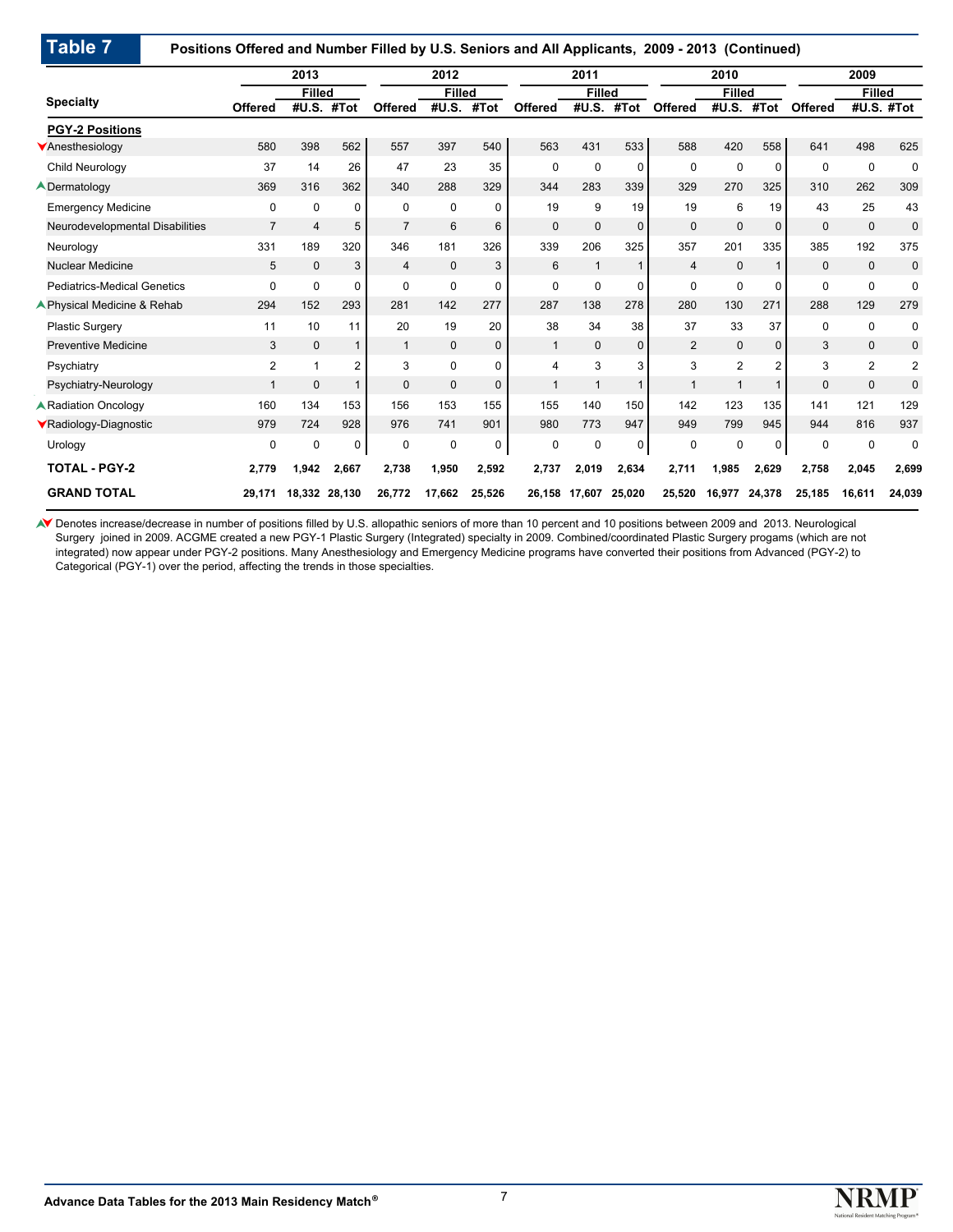**Positions Offered and Percent Filled by U.S. Seniors and All Applicants, 2009 - 2013**

|                                    |                       | 2013        |               |                | 2012        |               |                    | 2011          |              |                    | 2010         |               |                | 2009  |               |
|------------------------------------|-----------------------|-------------|---------------|----------------|-------------|---------------|--------------------|---------------|--------------|--------------------|--------------|---------------|----------------|-------|---------------|
|                                    |                       |             | <b>Filled</b> |                |             | <b>Filled</b> |                    | <b>Filled</b> |              |                    |              | <b>Filled</b> |                |       | <b>Filled</b> |
| <b>Specialty</b>                   | <b>Offered</b>        |             | %U.S. %Tot    | Offered        |             |               | %U.S. %Tot Offered |               | %U.S. %Tot   | Offered %U.S. %Tot |              |               | Offered        |       | %U.S. %Tot    |
| <b>PGY-1 Positions</b>             |                       |             |               |                |             |               |                    |               |              |                    |              |               |                |       |               |
| Anesthesiology                     | 1,073                 | 69.7        | 95.9          | 919            | 78.9        | 97.6          | 841                | 79.8          | 97.5         | 797                | 78.5         | 96.7          | 733            | 83.5  | 98.6          |
| Child Neurology                    | 123                   | 52.0        | 82.9          | 99             | 58.6        | 79.8          | $\mathbf 0$        | 0.0           | 0.0          | $\mathbf 0$        | 0.0          | 0.0           | $\mathbf 0$    | 0.0   | 0.0           |
| Dermatology                        | 38                    | 55.3        | 97.4          | 23             | 95.7        | 100.0         | 28                 | 92.9          | 92.9         | 31                 | 74.2         | 93.5          | 28             | 96.4  | 100.0         |
| <b>Emergency Medicine</b>          | 1,744                 | 81.9        | 99.8          | 1,668          | 80.0        | 100.0         | 1,607              | 78.9          | 99.7         | 1,556              | 76.0         | 99.0          | 1,472          | 77.9  | 99.1          |
| <b>Emergency Med-Family Med</b>    | 4                     | 75.0        | 100.0         | 4              | 50.0        | 100.0         | $\overline{4}$     | 25.0          | 100.0        | 4                  | 25.0         | 100.0         | 4              | 75.0  | 100.0         |
| <b>Family Medicine</b>             | 3,037                 | 44.6        | 95.9          | 2,740          | 48.2        | 94.6          | 2,708              | 48.0          | 94.4         | 2.608              | 44.8         | 91.4          | 2,535          | 42.2  | 91.2          |
| Family Med-Preventive Med          | 6                     | 50.0        | 83.3          | 6              | 16.7        | 66.7          | 4                  | 75.0          | 75.0         | 0                  | 0.0          | 0.0           | 0              | 0.0   | 0.0           |
| Internal Medicine (Categorical)    | 6,277                 | 49.9        | 99.4          | 5,277          | 55.7        | 99.0          | 5,121              | 57.4          | 98.9         | 4,999              | 54.5         | 99.0          | 4,922          | 53.5  | 98.6          |
| Medicine-Anesthesiology            | 0                     | 0.0         | 0.0           | 0              | 0.0         | 0.0           | 0                  | 0.0           | 0.0          | $\mathbf 0$        | 0.0          | 0.0           | 0              | 0.0   | 0.0           |
| Medicine-Dermatology               | 8                     | 87.5        | 100.0         | 9              | 88.9        | 88.9          | 9                  | 88.9          | 88.9         | $\overline{7}$     | 100.0        | 100.0         | 8              | 87.5  | 100.0         |
| Medicine-Emergency Med             | 27                    | 85.2        | 100.0         | 26             | 65.4        | 84.6          | 26                 | 84.6          | 100.0        | 23                 | 87.0         | 100.0         | 24             | 79.2  | 100.0         |
| <b>Medicine-Family Medicine</b>    | 4                     | 50.0        | 100.0         | 4              | 50.0        | 100.0         | 5                  | 60.0          | 100.0        | 5                  | 80.0         | 100.0         | 5              | 60.0  | 80.0          |
| <b>Medicine-Medical Genetics</b>   | $\overline{2}$        | 50.0        | 50.0          | $\mathbf{1}$   | 100.0       | 100.0         | $\mathbf 1$        | 100.0         | 100.0        | 0                  | 0.0          | 0.0           | $\mathbf{2}$   | 100.0 | 100.0         |
| Medicine-Neurology                 | 2                     | 0.0         | 50.0          | 2              | 100.0       | 100.0         | $\mathbf 0$        | 0.0           | 0.0          | $\overline{c}$     | 50.0         | 50.0          | 3              | 66.7  | 66.7          |
| <b>Medicine-Pediatrics</b>         | 366                   | 85.2        | 99.2          | 362            | 76.2        | 95.0          | 365                | 84.7          | 99.2         | 359                | 83.3         | 98.9          | 354            | 68.1  | 95.8          |
| Medicine-Preliminary (PGY-1 Only)  | 1,883                 | 75.9        | 96.1          | 1,861          | 76.7        | 93.4          | 1,900              | 79.1          | 93.2         | 1,863              | 80.1         | 94.4          | 1,880          | 80.0  | 95.3          |
| Medicine-Preventive Med            | $\overline{7}$        | 42.9        | 100.0         | 5              | 40.0        | 80.0          | 6                  | 33.3          | 100.0        | $\overline{7}$     | 28.6         | 71.4          | 8              | 12.5  | 62.5          |
| Medicine-Primary                   | 335                   | 59.7        | 98.8          | 311            | 59.8        | 96.5          | 286                | 58.0          | 94.1         | 259                | 60.2         | 93.8          | 247            | 62.8  | 95.5          |
| Medicine-Psychiatry                | 17                    | 70.6        | 94.1          | 20             | 60.0        | 90.0          | 19                 | 47.4          | 89.5         | 26                 | 69.2         | 92.3          | 20             | 40.0  | 85.0          |
| <b>Medical Genetics</b>            | $\mathbf{1}$          | 0.0         | 0.0           | $\mathbf{0}$   | 0.0         | 0.0           | 0                  | 0.0           | 0.0          | $\overline{2}$     | 100.0        | 100.0         | 3              | 33.3  | 33.3          |
| Neurodevelopmental Disabilities    | 3                     | 33.3        | 66.7          | 3              | 0.0         | 33.3          | 0                  | 0.0           | 0.0          | $\mathbf 0$        | 0.0          | 0.0           | 0              | 0.0   | 0.0           |
| <b>Neurological Surgery</b>        | 204                   | 93.1        | 99.5          | 196            | 86.7        | 99.0          | 195                | 89.7          | 98.5         | 191                | 90.6         | 98.4          | 191            | 90.1  | 100.0         |
| Neurology                          | 361                   | 47.6        | 95.6          | 292            | 59.2        | 99.0          | 266                | 59.8          | 98.9         | 228                | 49.6         | 100.0         | 196            | 62.8  | 99.5          |
| <b>Nuclear Medicine</b>            | $\mathbf{1}$          | 0.0         | 0.0           | 0              | 0.0         | 0.0           | $\mathbf 0$        | 0.0           | 0.0          | $\mathbf 0$        | 0.0          | 0.0           | 0              | 0.0   | 0.0           |
| Obstetrics-Gynecology              | 1,259                 | 75.0        | 99.1          | 1,240          | 73.6        | 98.6          | 1,205              | 74.1          | 98.9         | 1,187              | 77.1         | 99.6          | 1,185          | 74.2  | 99.5          |
| <b>Orthopedic Surgery</b>          | 693                   | 91.8        | 99.9          | 682            | 94.0        | 100.0         | 670                | 92.7          | 99.7         | 656                | 91.2         | 99.5          | 641            | 91.6  | 99.8          |
| Otolaryngology                     | 292                   | 94.5        | 99.3          | 285            | 97.2        | 99.3          | 283                | 95.1          | 98.9         | 280                | 92.5         | 99.6          | 275            | 95.6  | 99.3          |
| Pathology                          | 583                   | 45.1        | 96.4          | 521            | 50.3        | 89.4          | 518                | 51.9          | 91.9         | 503                | 65.0         | 96.2          | 522            | 61.5  | 94.3          |
| Pediatrics (Categorical)           | 2,616                 | 70.2        | 99.6          | 2,475          | 70.0        | 98.7          | 2,482              | 71.2          | 98.2         | 2,428              | 70.5         | 98.1          | 2,392          | 70.3  | 97.2          |
| Pediatrics-Anesthesiology          | 8                     | 87.5        | 87.5          | $\overline{7}$ | 100.0       | 100.0         | 3                  | 100.0         | 100.0        | $\mathbf{0}$       | 0.0          | 0.0           | 0              | 0.0   | 0.0           |
| Pediatrics-Emergency Med           | $\overline{7}$        | 85.7        | 100.0         | $\overline{7}$ | 85.7        | 100.0         | $\overline{7}$     | 100.0         | 100.0        | $\overline{7}$     | 71.4         | 100.0         | $\overline{7}$ | 57.1  | 100.0         |
| <b>Pediatrics-Medical Genetics</b> | 9                     | 66.7        | 66.7          | $\overline{7}$ | 57.1        | 85.7          | 8                  | 50.0          | 50.0         | 4                  | 25.0         | 25.0          | 5              | 40.0  | 60.0          |
| Pediatrics-P M & R                 | 3                     | 66.7        | 100.0         | 2              | 100.0       | 100.0         | 3                  | 66.7          | 66.7         | 5                  | 80.0         | 80.0          | 4              | 100.0 | 100.0         |
| Pediatrics-Preliminary             | 44                    | 70.5        | 84.1          | 55             | 78.2        | 87.3          | 53                 | 77.4          | 92.5         | $\mathbf 0$        | 0.0          | 0.0           | 0              | 0.0   | 0.0           |
| Pediatrics-Primary                 | 83                    | 36.1        | 100.0         | 67             | 40.3        | 95.5          | 66                 | 42.4          | 100.0        | 65                 | 46.2         | 100.0         | 79             | 58.2  | 100.0         |
| Peds/Psych/Child Psych             | 19                    | 84.2        | 100.0         |                | 72.2        | 94.4          | 19                 | 63.2          | 100.0        | 17                 | 88.2         | 94.1          | 22             | 81.8  | 95.5          |
| Physical Medicine & Rehab          | 103                   | 50.5        | 100.0         | 18<br>86       | 59.3        | 100.0         | 86                 | 48.8          | 95.3         | 87                 | 51.7         | 92.0          | 82             | 50.0  | 95.1          |
|                                    |                       |             |               |                |             |               |                    |               |              |                    |              |               |                |       | 98.0          |
| <b>Plastic Surgery</b>             | 0                     | 0.0<br>95.7 | 0.0<br>99.1   | 0<br>101       | 0.0<br>86.1 | 0.0<br>96.0   | $\mathbf 0$        | 0.0           | 0.0<br>100.0 | $\mathbf 0$<br>69  | 0.0          | 0.0<br>100.0  | 101            | 86.1  | 0.0           |
| Plastic Surgery (Integrated)       | 116                   |             |               |                |             |               | 70                 | 92.9          |              |                    | 88.4         |               | 0              | 0.0   |               |
| <b>Preventive Medicine</b>         | $\mathbf{2}$<br>1,360 | 0.0<br>50.1 | 0.0           | 4              | 25.0        | 50.0          | 5                  | 20.0          | 60.0<br>97.4 | 6                  | 16.7<br>61.4 | 66.7          | 6              | 33.3  | 100.0<br>99.0 |
| Psychiatry (Categorical)           |                       |             | 97.8          | 1,118          | 55.1        | 96.6          | 1,097              | 58.3          |              | 1,091              |              | 98.5          | 1,063          | 61.7  |               |
| Psychiatry-Family Medicine         | 11                    | 100.0       | 100.0         | 10             | 80.0        | 80.0          | 9                  | 100.0         | 100.0        | 13                 | 76.9         | 84.6          | 11             | 54.5  | 90.9          |
| Psychiatry-Neurology               | $\overline{2}$        | 100.0       | 100.0         | 2              | 50.0        | 50.0          | 4                  | 50.0          | 75.0         | 5                  | 40.0         | 80.0          | 3              | 66.7  | 100.0         |
| <b>Radiation Oncology</b>          | 23                    | 73.9        | 100.0         | 15             | 100.0       | 100.0         | 16                 | 93.8          | 93.8         | 15                 | 93.3         | 100.0         | 15             | 100.0 | 100.0         |
| Radiology-Diagnostic               | 164                   | 61.6        | 91.5          | 135            | 66.7        | 91.9          | 144                | 79.9          | 94.4         | 141                | 85.1         | 98.6          | 151            | 87.4  | 98.0          |
| Surgery (Categorical)              | 1,185                 | 80.5        | 99.6          | 1,146          | 79.8        | 99.7          | 1,108              | 81.0          | 99.8         | 1,077              | 83.1         | 99.8          | 1,065          | 77.4  | 99.5          |
| Surgery-Preliminary (PGY-1 Only)   | 1,278                 | 35.5        | 64.1          | 1,221          | 39.1        | 60.4          | 1,179              | 39.5          | 62.3         | 1,165              | 36.9         | 60.4          | 1,151          | 34.8  | 58.9          |
| <b>Thoracic Surgery</b>            | 26                    | 84.6        | 100.0         | 20             | 95.0        | 100.0         | 13                 | 92.3          | 100.0        | 10                 | 80.0         | 100.0         | 3              | 100.0 | 100.0         |
| Transitional (PGY-1 Only)          | 937                   | 83.8        | 96.9          | 941            | 83.4        | 97.2          | 952                | 85.2          | 96.5         | 980                | 84.9         | 96.4          | 981            | 85.6  | 96.1          |
| Urology                            | $\mathbf 0$           | 0.0         | 0.0           | 0              | 0.0         | 0.0           | $\mathsf 0$        | 0.0           | 0.0          | 9                  | 100.0        | 100.0         | 9              | 77.8  | 100.0         |
| Vascular Surgery                   | 46                    | 80.4        | 97.8          | 41             | 92.7        | 100.0         | 30                 | 96.7          | 96.7         | 22                 | 86.4         | 95.5          | 19             | 78.9  | 100.0         |
| <b>TOTAL - PGY-1</b>               | 26,392                | 62.1        | 96.5          | 24,034         | 65.4        | 95.4          | 23,421             | 66.6          |              | 95.6 22,809        | 65.7         | 95.4          | 22,427         | 64.9  | 95.2          |

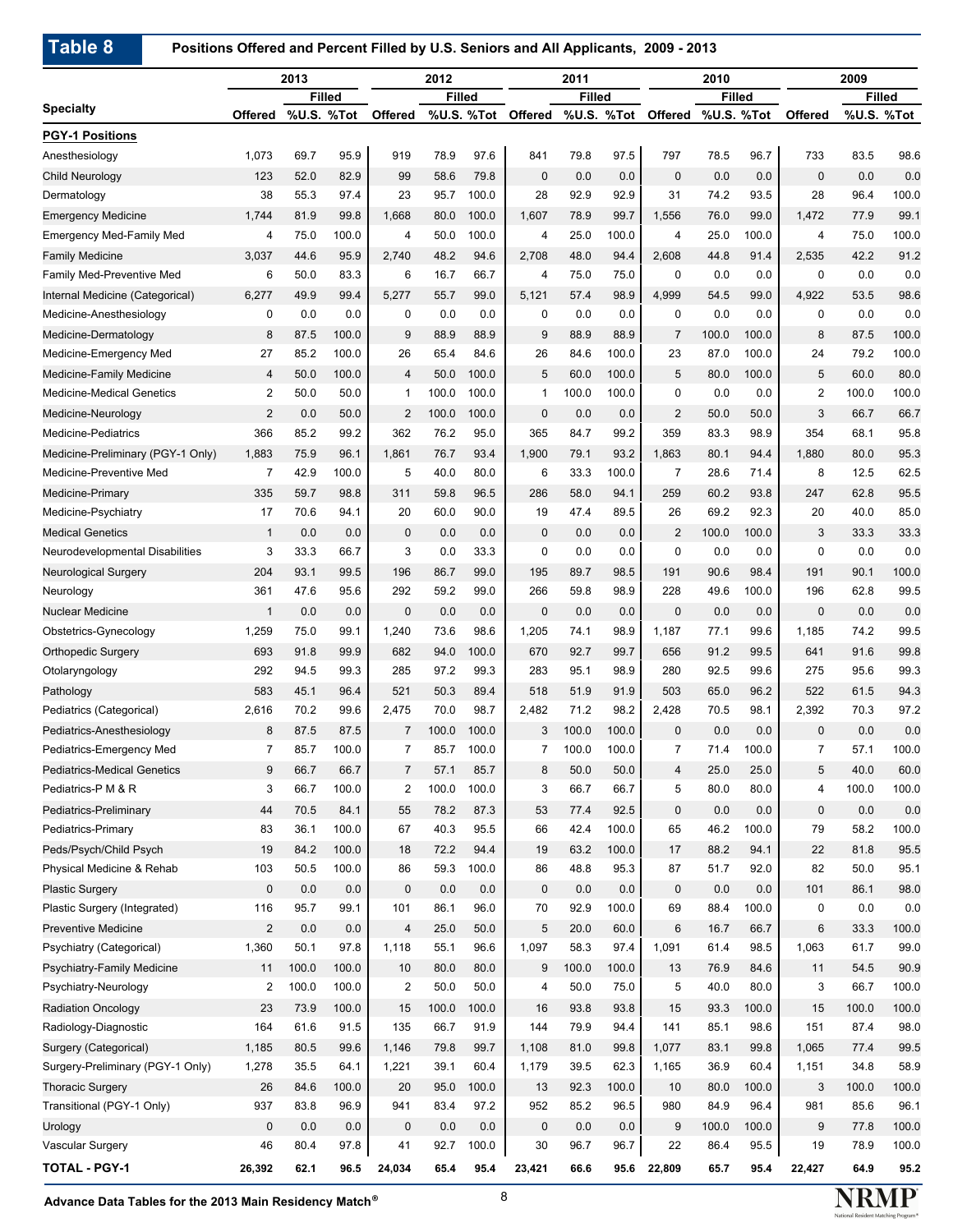**Positions Offered and Percent Filled by U.S. Seniors and All Applicants, 2009 - 2013 (Continued)**

|                                            |                 | 2013         |               | 2012            |               | 2011         |                 | 2010          |              |                 | 2009         |               |                 |              |               |
|--------------------------------------------|-----------------|--------------|---------------|-----------------|---------------|--------------|-----------------|---------------|--------------|-----------------|--------------|---------------|-----------------|--------------|---------------|
|                                            |                 |              | <b>Filled</b> |                 | <b>Filled</b> |              |                 | <b>Filled</b> |              |                 |              | <b>Filled</b> |                 |              | <b>Filled</b> |
| <b>Specialty</b>                           | <b>Offered</b>  | %U.S.        | %Tot          | Offered         | %U.S.         | %Tot         | <b>Offered</b>  | %U.S.         | %Tot         | Offered         | %U.S.        | %Tot          | <b>Offered</b>  |              | %U.S. %Tot    |
| <b>PGY-2 Positions</b>                     |                 |              |               |                 |               |              |                 |               |              |                 |              |               |                 |              |               |
| Anesthesiology                             | 580             | 68.6         | 96.9          | 557             | 71.3          | 96.9         | 563             | 76.6          | 94.7         | 588             | 71.4         | 94.9          | 641             | 77.7         | 97.5          |
| Child Neurology                            | 37              | 37.8         | 70.3          | 47              | 48.9          | 74.5         | 0               | 0.0           | 0.0          | $\mathbf 0$     | 0.0          | 0.0           | 0               | 0.0          | 0.0           |
| Dermatology                                | 369             | 85.6         | 98.1          | 340             | 84.7          | 96.8         | 344             | 82.3          | 98.5         | 329             | 82.1         | 98.8          | 310             | 84.5         | 99.7          |
| <b>Emergency Medicine</b>                  | 0               | 0.0          | 0.0           | 0               | 0.0           | 0.0          | 19              | 47.4          | 100.0        | 19              | 31.6         | 100.0         | 43              | 58.1         | 100.0         |
| Neurodevelopmental Disabilities            | $\overline{7}$  | 57.1         | 71.4          | $\overline{7}$  | 85.7          | 85.7         | $\mathbf 0$     | 0.0           | 0.0          | $\mathbf{0}$    | 0.0          | 0.0           | $\mathbf{0}$    | 0.0          | 0.0           |
| Neurology                                  | 331             | 57.1         | 96.7          | 346             | 52.3          | 94.2         | 339             | 60.8          | 95.9         | 357             | 56.3         | 93.8          | 385             | 49.9         | 97.4          |
| <b>Nuclear Medicine</b>                    | 5               | 0.0          | 60.0          | $\overline{4}$  | 0.0           | 75.0         | 6               | 16.7          | 16.7         | $\overline{4}$  | 0.0          | 25.0          | $\mathbf{0}$    | 0.0          | 0.0           |
| <b>Pediatrics-Medical Genetics</b>         | $\Omega$        | 0.0          | 0.0           | $\Omega$        | 0.0           | 0.0          | $\mathbf 0$     | 0.0           | 0.0          | $\Omega$        | 0.0          | 0.0           | 0               | 0.0          | 0.0           |
| Physical Medicine & Rehab                  | 294             | 51.7         | 99.7          | 281             | 50.5          | 98.6         | 287             | 48.1          | 96.9         | 280             | 46.4         | 96.8          | 288             | 44.8         | 96.9          |
| <b>Plastic Surgery</b>                     | 11              | 90.9         | 100.0         | 20              | 95.0          | 100.0        | 38              | 89.5          | 100.0        | 37              | 89.2         | 100.0         | 0               | 0.0          | 0.0           |
| <b>Preventive Medicine</b>                 | 3               | 0.0          | 33.3          | $\mathbf{1}$    | 0.0           | 0.0          | $\mathbf{1}$    | 0.0           | 0.0          | 2               | 0.0          | 0.0           | 3               | 0.0          | 0.0           |
| Psychiatry                                 | $\overline{2}$  | 50.0         | 100.0         | 3               | 0.0           | 0.0          | 4               | 75.0          | 75.0         | 3               | 66.7         | 66.7          | 3               | 66.7         | 66.7          |
| Psychiatry-Neurology                       | $\mathbf{1}$    | 0.0          | 100.0         | $\mathbf{0}$    | 0.0           | 0.0          | $\mathbf{1}$    | 100.0         | 100.0        | $\mathbf{1}$    | 100.0        | 100.0         | $\mathbf{0}$    | 0.0          | 0.0           |
| <b>Radiation Oncology</b>                  | 160             | 83.8         | 95.6          | 156             | 98.1          | 99.4         | 155             | 90.3          | 96.8         | 142             | 86.6         | 95.1          | 141             | 85.8         | 91.5          |
| Radiology-Diagnostic                       | 979             | 74.0         | 94.8          | 976             | 75.9          | 92.3         | 980             | 78.9          | 96.6         | 949             | 84.2         | 99.6          | 944             | 86.4         | 99.3          |
| Urology                                    | 0               | 0.0          | 0.0           | 0               | 0.0           | 0.0          | 0               | 0.0           | 0.0          | $\mathbf 0$     | 0.0          | 0.0           | 0               | 0.0          | 0.0           |
| <b>TOTAL - PGY-2</b><br><b>GRAND TOTAL</b> | 2.779<br>29,171 | 69.9<br>62.8 | 96.0<br>96.4  | 2,738<br>26,772 | 71.2<br>66.0  | 94.7<br>95.3 | 2,737<br>26,158 | 73.8<br>67.3  | 96.2<br>95.6 | 2,711<br>25,520 | 73.2<br>66.5 | 97.0<br>95.5  | 2,758<br>25,185 | 74.1<br>66.0 | 97.9<br>95.4  |

Neurological Surgery joined in 2009. ACGME created a new PGY-1 Plastic Surgery (Integrated) specialty in 2009. Combined/coordinated Plastic Surgery progams (which are not integrated) now appear under PGY-2 positions. Many Anesthesiology and Emergency Medicine programs have converted their positions from Advanced (PGY-2) to Categorical (PGY-1) over the period, affecting the trends in those specialties.

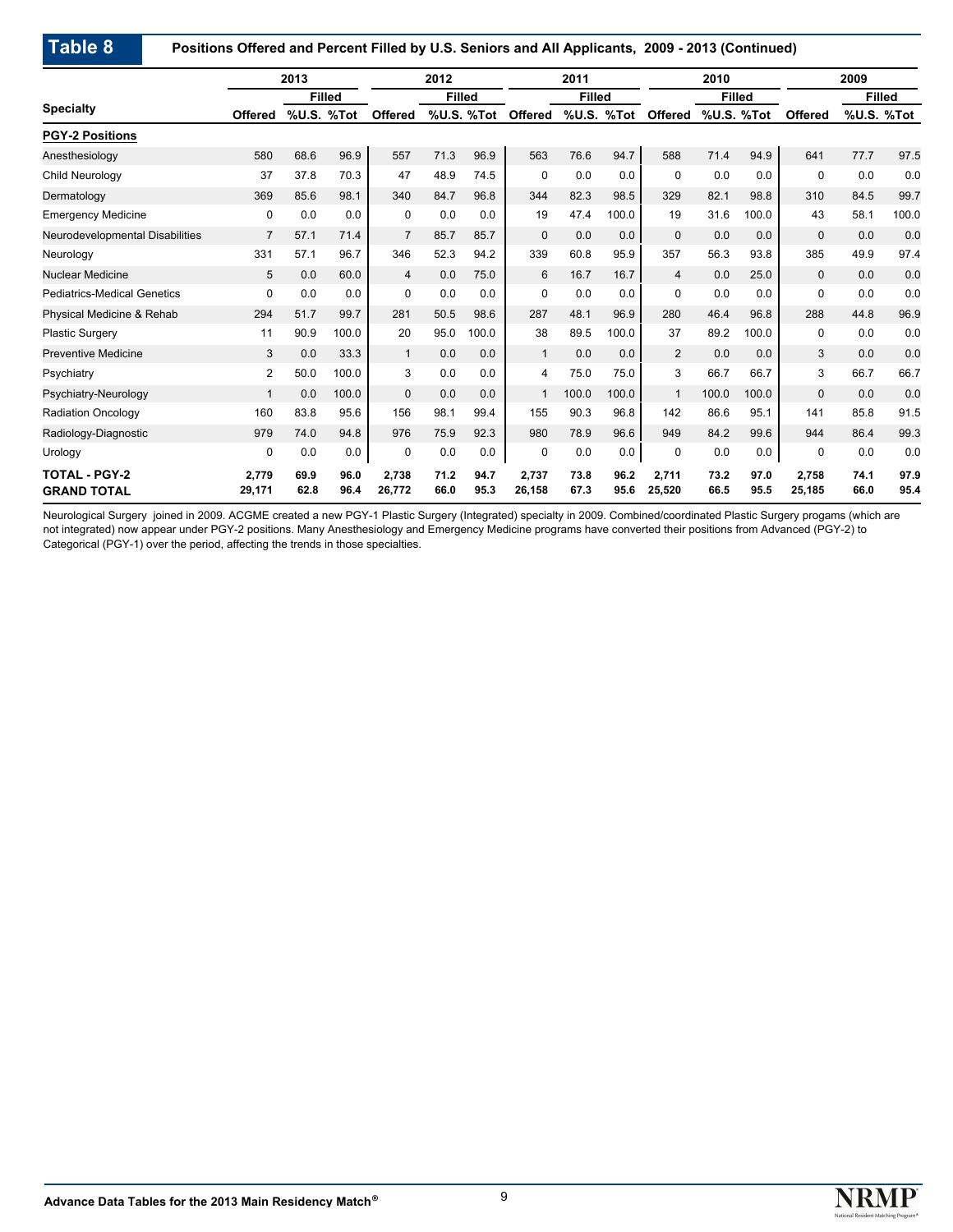## **Table 10 U.S. Seniors Matched to PGY-1 Positions by Specialty, 2009 - 2013**

|                                    | 2013           |               | 2012           |                          | 2011           |      | 2010           |                          | 2009           |      |
|------------------------------------|----------------|---------------|----------------|--------------------------|----------------|------|----------------|--------------------------|----------------|------|
| <b>Specialty</b>                   | No.            | $\frac{9}{6}$ | No.            | $\overline{\frac{9}{6}}$ | No.            | %    | No.            | $\overline{\frac{9}{6}}$ | No.            | %    |
| Anesthesiology                     | 748            | 4.6           | 725            | 4.6                      | 671            | 4.3  | 626            | 4.2                      | 612            | 4.2  |
| Child Neurology                    | 64             | 0.4           | 58             | 0.4                      | 0              | 0.0  | 0              | 0.0                      | $\mathbf 0$    | 0.0  |
| Dermatology                        | 21             | 0.1           | 22             | 0.1                      | 26             | 0.2  | 23             | 0.2                      | 27             | 0.2  |
| <b>▲ Emergency Medicine</b>        | 1,428          | 8.7           | 1,335          | 8.5                      | 1,268          | 8.1  | 1,182          | 7.9                      | 1.146          | 7.9  |
| <b>Emergency Med-Family Med</b>    | 3              | 0.0           | $\overline{c}$ | 0.0                      | $\mathbf{1}$   | 0.0  | 1              | 0.0                      | 3              | 0.0  |
| ▲ Family Medicine                  | 1,355          | 8.3           | 1,322          | 8.4                      | 1,301          | 8.3  | 1,169          | 7.8                      | 1,071          | 7.4  |
| <b>Family Med-Preventive Med</b>   | 3              | 0.0           | 1              | 0.0                      | 3              | 0.0  | 0              | 0.0                      | $\mathbf 0$    | 0.0  |
| A Internal Medicine (Categorical)  | 3,135          | 19.1          | 2,941          | 18.7                     | 2,940          | 18.9 | 2,722          | 18.2                     | 2,632          | 18.1 |
| Medicine-Anesthesiology            | 0              | 0.0           | 0              | 0.0                      | 0              | 0.0  | 0              | 0.0                      | 0              | 0.0  |
| Medicine-Dermatology               | $\overline{7}$ | 0.0           | 8              | 0.1                      | 8              | 0.1  | $\overline{7}$ | 0.0                      | $\overline{7}$ | 0.0  |
| Medicine-Emergency Med             | 23             | 0.1           | 17             | 0.1                      | 22             | 0.1  | 20             | 0.1                      | 19             | 0.1  |
| Medicine-Family Medicine           | $\overline{c}$ | 0.0           | $\overline{2}$ | 0.0                      | 3              | 0.0  | 4              | 0.0                      | 3              | 0.0  |
| <b>Medicine-Medical Genetics</b>   | 1              | 0.0           | 1              | 0.0                      | 1              | 0.0  | 0              | 0.0                      | 2              | 0.0  |
| Medicine-Neurology                 | 0              | 0.0           | $\overline{2}$ | 0.0                      | $\mathbf 0$    | 0.0  | $\mathbf{1}$   | 0.0                      | $\overline{2}$ | 0.0  |
| Medicine-Pediatrics                | 312            | 1.9           | 276            | 1.8                      | 309            | 2.0  | 299            | 2.0                      | 241            | 1.7  |
| Medicine-Preliminary (PGY-1 Only)  | 1,429          | 8.7           | 1,427          | 9.1                      | 1,503          | 9.6  | 1,493          | 10.0                     | 1,504          | 10.3 |
| Medicine-Preventive Med            | 3              | 0.0           | 2              | 0.0                      | 2              | 0.0  | 2              | 0.0                      | 1              | 0.0  |
| <b>Medicine-Primary</b>            | 200            | 1.2           | 186            | 1.2                      | 166            | 1.1  | 156            | 1.0                      | 155            | 1.1  |
| Medicine-Psychiatry                | 12             | 0.1           | 12             | 0.1                      | 9              | 0.1  | 18             | 0.1                      | 8              | 0.1  |
| <b>Medical Genetics</b>            | 0              | 0.0           | $\mathbf 0$    | 0.0                      | 0              | 0.0  | $\overline{2}$ | 0.0                      | $\mathbf{1}$   | 0.0  |
| Neurodevelopmental Disabilities    | 1              | 0.0           | 0              | 0.0                      | 0              | 0.0  | 0              | 0.0                      | 0              | 0.0  |
| <b>Neurological Surgery</b>        | 190            | 1.2           | 170            | 1.1                      | 175            | 1.1  | 173            | 1.2                      | 172            | 1.2  |
| Neurology                          | 172            | 1.0           | 173            | 1.1                      | 159            | 1.0  | 113            | 0.8                      | 123            | 0.8  |
| Nuclear Medicine                   | 0              | 0.0           | $\mathbf 0$    | 0.0                      | 0              | 0.0  | 0              | 0.0                      | $\mathbf 0$    | 0.0  |
| Obstetrics-Gynecology              | 944            | 5.8           | 913            | 5.8                      | 893            | 5.7  | 915            | 6.1                      | 879            | 6.0  |
| <b>Orthopedic Surgery</b>          | 636            | 3.9           | 641            | 4.1                      | 621            | 4.0  | 598            | 4.0                      | 587            | 4.0  |
| Otolaryngology                     | 276            | 1.7           | 277            | 1.8                      | 269            | 1.7  | 259            | 1.7                      | 263            | 1.8  |
| Pathology                          | 263            | 1.6           | 262            | 1.7                      | 269            | 1.7  | 327            | 2.2                      | 321            | 2.2  |
| Pediatrics (Categorical)           | 1,837          | 11.2          | 1,732          | 11.0                     | 1,768          | 11.3 | 1,711          | 11.4                     | 1,682          | 11.5 |
| Pediatrics-Anesthesiology          | $\overline{7}$ | 0.0           | $\overline{7}$ | 0.0                      | 3              | 0.0  | 0              | 0.0                      | 0              | 0.0  |
| Pediatrics-Emergency Med           | 6              | 0.0           | 6              | 0.0                      | 7              | 0.0  | 5              | 0.0                      | 4              | 0.0  |
| <b>Pediatrics-Medical Genetics</b> | 6              | 0.0           | $\overline{4}$ | 0.0                      | $\overline{4}$ | 0.0  | $\mathbf{1}$   | 0.0                      | $\overline{2}$ | 0.0  |
| Pediatrics-P M & R                 | $\overline{2}$ | 0.0           | $\overline{c}$ | 0.0                      | $\overline{2}$ | 0.0  | 4              | 0.0                      | 4              | 0.0  |
| <b>A</b> Pediatrics-Preliminary    | 31             | 0.2           | 43             | 0.3                      | 41             | 0.3  | 0              | 0.0                      | $\mathbf 0$    | 0.0  |
| Pediatrics-Primary                 | 30             | 0.2           | 27             | 0.2                      | 28             | 0.2  | 30             | 0.2                      | 46             | 0.3  |
| Peds/Psych/Child Psych             | 16             | 0.1           | 13             | 0.1                      | 12             | 0.1  | 15             | 0.1                      | 18             | 0.1  |
| ▲ Physical Medicine & Rehab        | 52             | 0.3           | 51             | 0.3                      | 42             | 0.3  | 45             | 0.3                      | 41             | 0.3  |
| <b>Plastic Surgery</b>             | 0              | 0.0           | $\pmb{0}$      | 0.0                      | 0              | 0.0  | $\mathbf 0$    | 0.0                      | 87             | 0.6  |
| ▲ Plastic Surgery (Integrated)     | 111            | 0.7           | 87             | 0.6                      | 65             | 0.4  | 61             | 0.4                      | 0              | 0.0  |
| <b>Preventive Medicine</b>         | 0              | 0.0           | $\mathbf{1}$   | 0.0                      | $\mathbf{1}$   | 0.0  | $\mathbf{1}$   | 0.0                      | 2              | 0.0  |
| Psychiatry (Categorical)           | 681            | 4.2           | 616            | 3.9                      | 640            | 4.1  | 670            | 4.5                      | 656            | 4.5  |
| Psychiatry-Family Medicine         | 11             | 0.1           | 8              | 0.1                      | 9              | 0.1  | 10             | 0.1                      | 6              | 0.0  |
| Psychiatry-Neurology               | 2              | 0.0           | 1              | 0.0                      | 2              | 0.0  | 2              | 0.0                      | 2              | 0.0  |
| <b>Radiation Oncology</b>          | 17             | 0.1           | 15             | 0.1                      | 15             | 0.1  | 14             | 0.1                      | 15             | 0.1  |
| ▼ Radiology-Diagnostic             | 101            | 0.6           | 90             | 0.6                      | 115            | 0.7  | 120            | 0.8                      | 132            | 0.9  |
| ▲ Surgery (Categorical)            | 954            | 5.8           | 914            | 5.8                      | 897            | 5.8  | 895            | 6.0                      | 824            | 5.7  |
| Surgery-Preliminary (PGY-1 Only)   | 454            | 2.8           | 478            | 3.0                      | 466            | 3.0  | 430            | 2.9                      | 401            | 2.8  |
| ▲ Thoracic Surgery                 | 22             | 0.1           | 19             | 0.1                      | 12             | 0.1  | 8              | 0.1                      | 3              | 0.0  |
| Transitional (PGY-1 Only)          | 785            | 4.8           | 785            | 5.0                      | 811            | 5.2  | 832            | 5.5                      | 840            | 5.8  |
| Urology                            | 0              | 0.0           | 0              | 0.0                      | 0              | 0.0  | 9              | 0.1                      | $\overline{7}$ | 0.0  |
| ▲ Vascular Surgery                 | 37             | 0.2           | 38             | 0.2                      | 29             | 0.2  | 19             | 0.1                      | 15             | 0.1  |
| <b>TOTAL - PGY-1</b>               | 16,390         | 100           | 15,712         | 100                      | 15,588         | 100  | 14,992         | 100                      | 14,566         | 100  |

V Denotes increase/decrease in matched applicants of more than 10 percent and 10 positions between 2009 and 2013. Neurological Surgery joined in 2009. ACGME created a new PGY-1 Plastic Surgery (Integrated) specialty in 2009. Combined/coordinated Plastic Surgery progams (which are not integrated) now appear under PGY-2 positions. Many Anesthesiology and Emergency Medicine programs have converted their positions from Advanced (PGY-2) to Categorical (PGY-1) over the period, affecting the trends in those specialties.

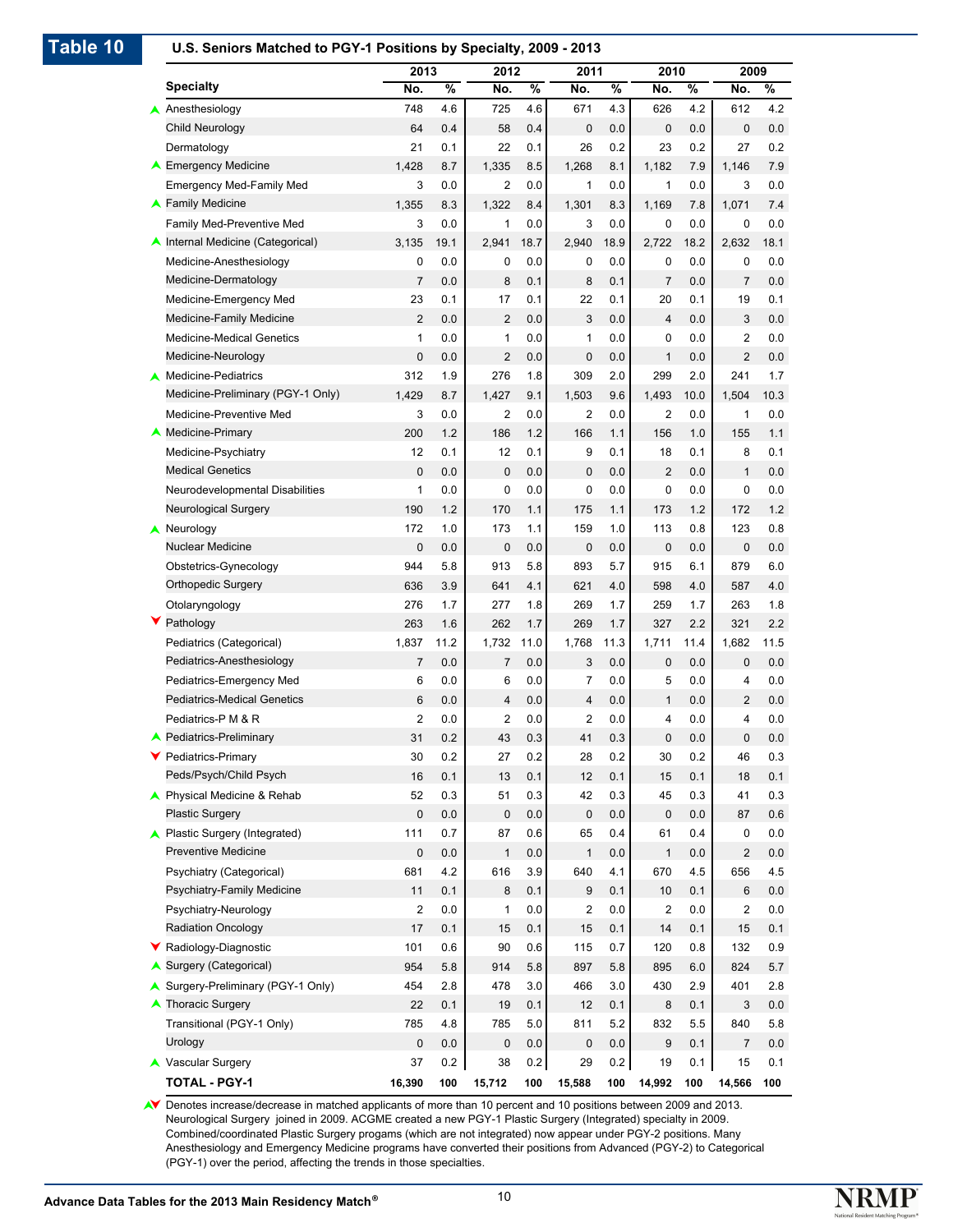| Year | <b>Couples</b> | <b>Individuals</b> | <b>Both</b><br><b>Matched</b> | One<br><b>Matched</b> | <b>Neither</b><br><b>Matched</b> | <b>Match</b><br>Rate % |
|------|----------------|--------------------|-------------------------------|-----------------------|----------------------------------|------------------------|
| 1987 | 347            | 694                | 316                           | 14                    | $\overline{17}$                  | 93.1                   |
| 1988 | 388            | 776                | 355                           | 19                    | 14                               | 93.9                   |
| 1989 | 421            | 842                | 384                           | 21                    | 16                               | 93.7                   |
| 1990 | 397            | 794                | 356                           | 20                    | 21                               | 92.2                   |
| 1991 | 377            | 754                | 349                           | 17                    | 11                               | 94.8                   |
| 1992 | 461            | 922                | 412                           | 20                    | 29                               | 91.5                   |
| 1993 | 427            | 854                | 384                           | 27                    | 16                               | 93.1                   |
| 1994 | 446            | 892                | 391                           | 35                    | 20                               | 91.6                   |
| 1995 | 499            | 998                | 433                           | 33                    | 33                               | 90.1                   |
| 1996 | 504            | 1,008              | 446                           | 20                    | 38                               | 90.5                   |
| 1997 | 535            | 1,070              | 479                           | 29                    | 27                               | 92.2                   |
| 1998 | 525            | 1,050              | 481                           | 27                    | 17                               | 94.2                   |
| 1999 | 536            | 1,072              | 496                           | 27                    | 13                               | 95.1                   |
| 2000 | 508            | 1,016              | 475                           | 18                    | 15                               | 95.3                   |
| 2001 | 561            | 1,122              | 518                           | 25                    | 18                               | 94.6                   |
| 2002 | 543            | 1,086              | 507                           | 19                    | 17                               | 95.1                   |
| 2003 | 570            | 1,140              | 529                           | 22                    | 19                               | 94.7                   |
| 2004 | 641            | 1,282              | 584                           | 36                    | 21                               | 93.9                   |
| 2005 | 606            | 1,212              | 552                           | 39                    | 15                               | 94.3                   |
| 2006 | 610            | 1,220              | 552                           | 36                    | 22                               | 93.4                   |
| 2007 | 621            | 1,242              | 553                           | 36                    | 32                               | 91.9                   |
| 2008 | 738            | 1,476              | 667                           | 47                    | 24                               | 93.6                   |
| 2009 | 788            | 1,576              | 706                           | 55                    | 27                               | 93.1                   |
| 2010 | 808            | 1,616              | 730                           | 50                    | 28                               | 93.4                   |
| 2011 | 809            | 1,618              | 739                           | 53                    | 17                               | 94.6                   |
| 2012 | 878            | 1,756              | 804                           | 54                    | 20                               | 94.6                   |
| 2013 | 935            | 1,870              | 868                           | 44                    | 23                               | 95.2                   |